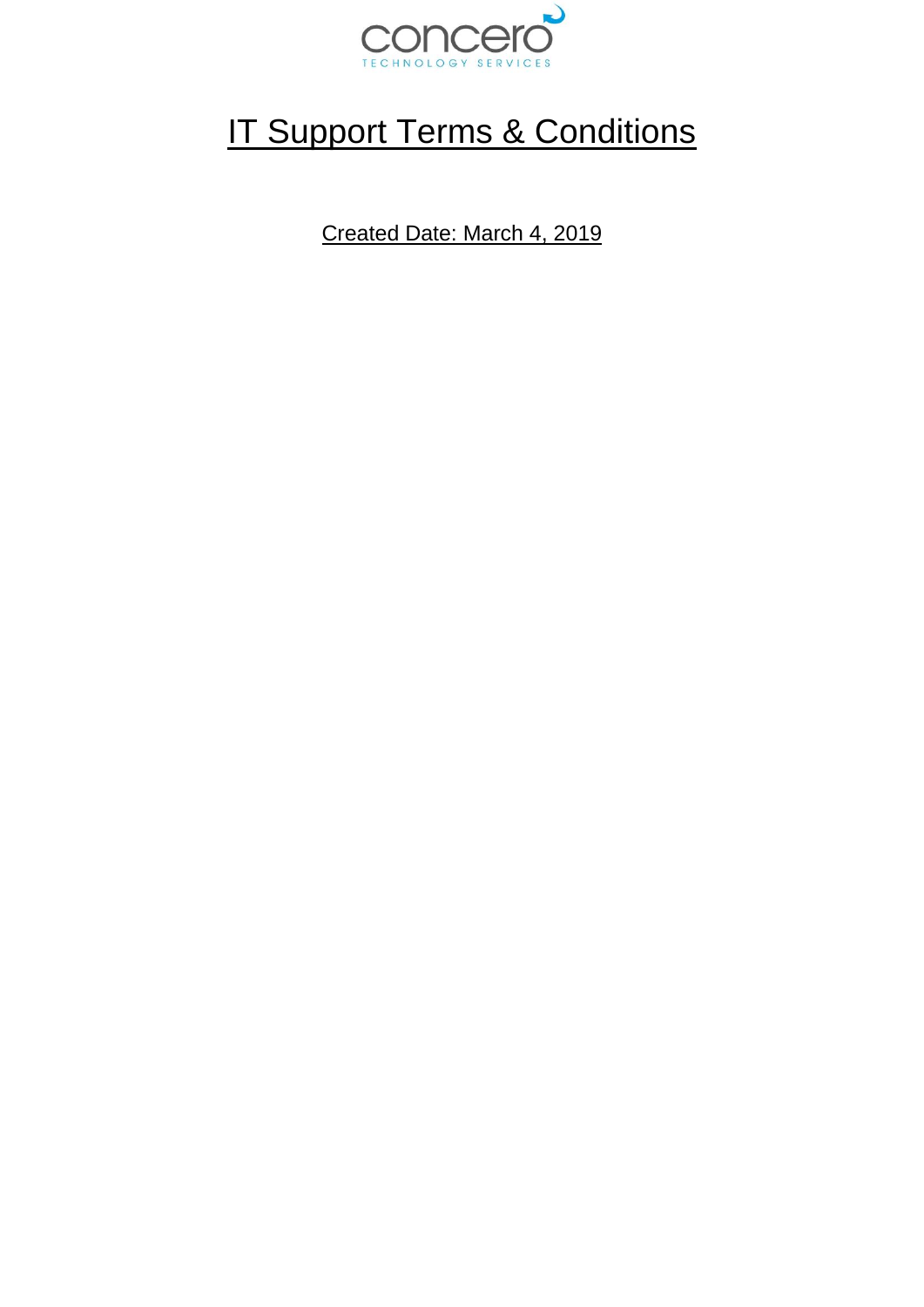

# Contents

| 1.  |  |  |
|-----|--|--|
| 2.  |  |  |
| 3.  |  |  |
| 4.  |  |  |
|     |  |  |
|     |  |  |
| 5.  |  |  |
|     |  |  |
|     |  |  |
|     |  |  |
|     |  |  |
|     |  |  |
|     |  |  |
|     |  |  |
|     |  |  |
|     |  |  |
|     |  |  |
|     |  |  |
|     |  |  |
|     |  |  |
|     |  |  |
|     |  |  |
|     |  |  |
|     |  |  |
|     |  |  |
|     |  |  |
|     |  |  |
| 6.  |  |  |
| 7.  |  |  |
|     |  |  |
| 8.  |  |  |
| 9.  |  |  |
| 10. |  |  |
| 11. |  |  |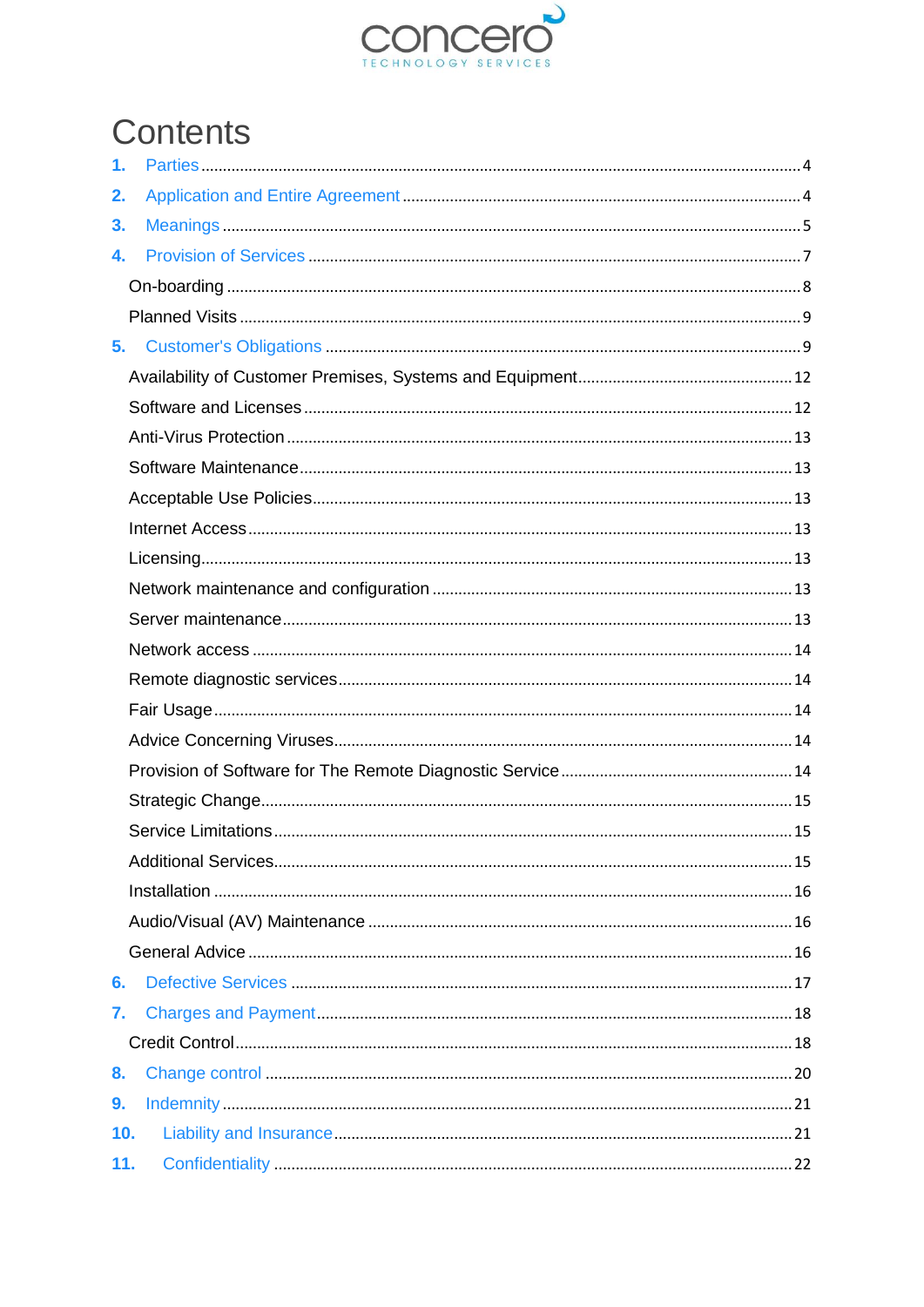

| 12. |  |  |  |  |  |
|-----|--|--|--|--|--|
| 13. |  |  |  |  |  |
| 14. |  |  |  |  |  |
| 15. |  |  |  |  |  |
| 16. |  |  |  |  |  |
| 17. |  |  |  |  |  |
| 18. |  |  |  |  |  |
|     |  |  |  |  |  |
| 19. |  |  |  |  |  |
| 20. |  |  |  |  |  |
| 21. |  |  |  |  |  |
|     |  |  |  |  |  |
|     |  |  |  |  |  |
|     |  |  |  |  |  |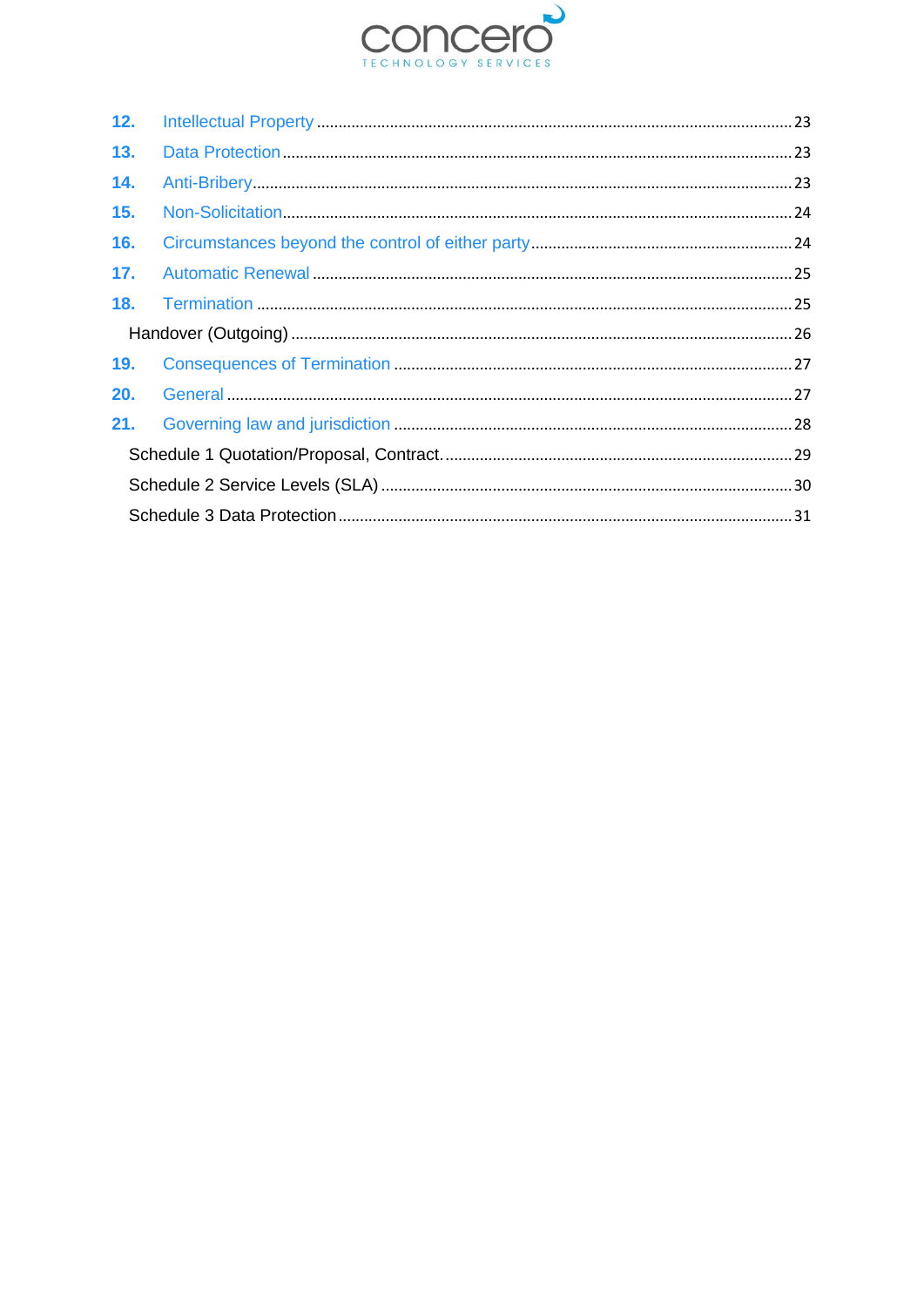

## <span id="page-3-0"></span>**1.** Parties

#### **SUPPLY OF SERVICES TERMS & CONDITIONS/AGREEMENT**

#### **THIS AGREEMENT is made between:**

#### **Parties**

(1) Concero UK LTD, also trading as Concero Technology Services, a company registered in England and Wales under number 06673066 whose registered office is at Suite D, The Westlands, 132 Compton Road, Wolverhampton, WV3 9QB.

#### (**Supplier**);

(2) The Contract Holder: The individual(s) or organisation which Concero UK Ltd holds its contract to provide Services in accordance with these terms and conditions.

(**Customer**).

### <span id="page-3-1"></span>**2.** Application and Entire Agreement

- 2.1 In buying from Concero UK, the Customer acknowledges and agrees that it is buying goods and services as a business and not as a consumer. As a business, purchases the Customer makes from Concero UK will not benefit from the same statutory protection available to consumers under the Sale of Goods Act 1979 (as amended), the Consumer Contracts Regulations 2013 or any other consumer protection legislation. These Terms and Conditions must be read in conjunction with the other Terms and Conditions. These additional terms can be found at [www.concerouk.com](http://www.concerouk.com/)
- 2.2 Concero UK reserves the right to change the Conditions from time to time either (i) on giving the Contract Holder no less than thirty (30) days' notice of the change and the date on which the change takes effect and/or (ii) by updating the same on its website at www.concerouk.com, in which case the updated Conditions shall take effect thirty (30 days after posting on [www.concerouk.com\)](http://www.concerouk.com/).
- 2.3 These Terms and Conditions should also be read in conjunction with the Service Level Agreement (SLA) (Schedule 2) and the IT Support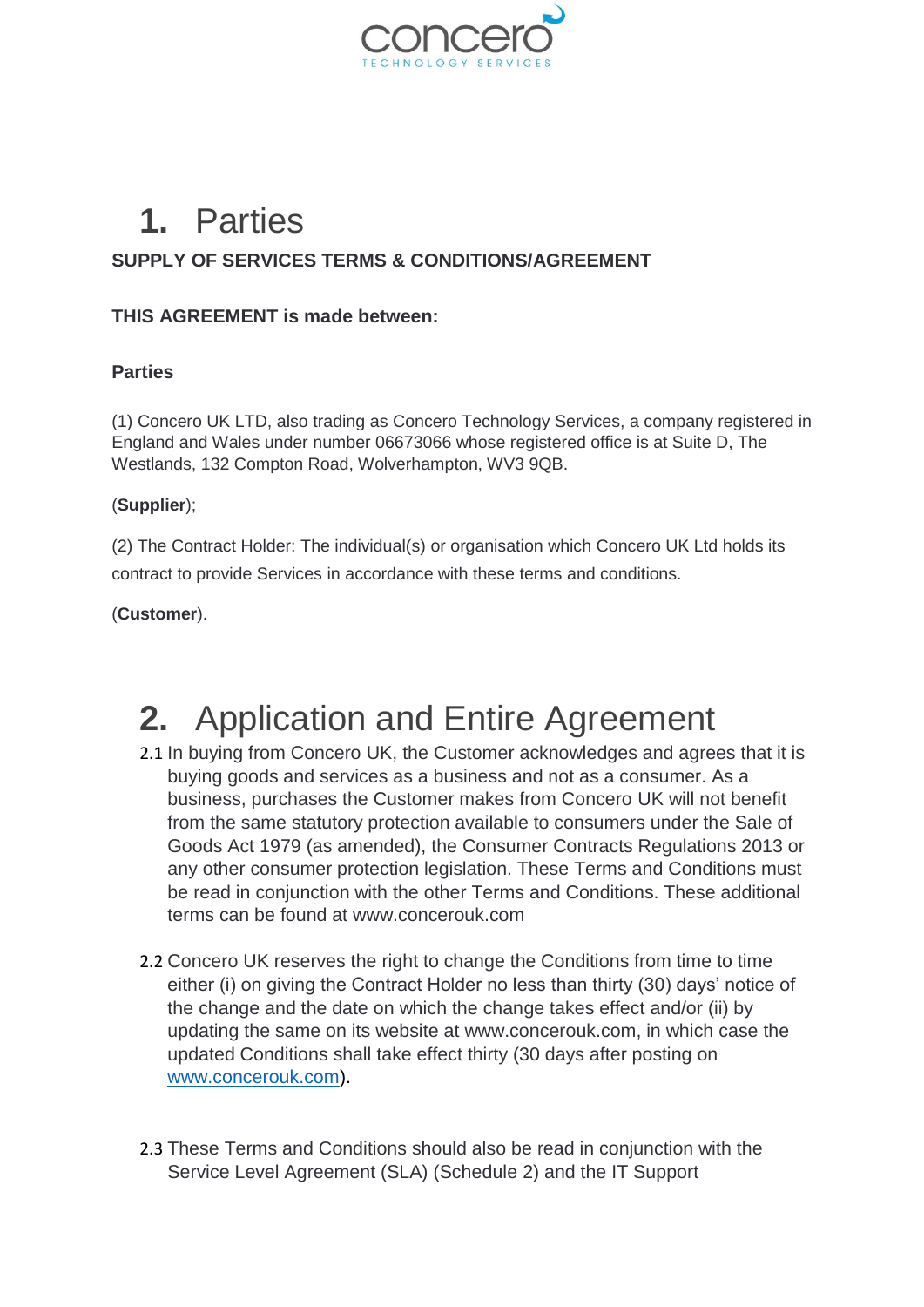

Proposal/Contract (Schedule 1) that is effective between Concero UK and the Customer.

- 2.4 You are deemed to have accepted these Terms and Conditions when you accept our Quotation or from the date of any performance of the Services (whichever happens earlier) and these Terms and Conditions and our quotation (the Proposal/Contract – Schedule 1) are the entire agreement between us.
- 2.5 You acknowledge that you have not relied on any statement, promise or representation made or given by or on our behalf. These Conditions apply to the Contract to the exclusion of any other terms that you try to impose or incorporate, or which are implied by trade, custom, practice or course of dealing.
- 2.6 These Conditions apply to all of the Services and Products (as defined below) provided by Concero UK Ltd. If you do not wish to be bound by these Conditions, the Customer should not order or accept performance of the Services. These Conditions apply to the exclusion of all other terms and conditions that may be provided by the Customer.

# <span id="page-4-0"></span>**3.** Meanings

3.1 Within these Terms and Conditions, the following words are defined:

| Agreement                   | These Terms and Conditions (IT Support Terms and Conditions) in<br>conjunction with the terms of the Quotation/Proposal (Schedule 1)<br>and/or Contract (Schedule 1), and the SLA (Schedule 2);                                                                                                                                                    |
|-----------------------------|----------------------------------------------------------------------------------------------------------------------------------------------------------------------------------------------------------------------------------------------------------------------------------------------------------------------------------------------------|
| <b>Baseline</b>             | Concero UK software which tracks key IT metrics. Available at:<br>https://app.baseline.cloud                                                                                                                                                                                                                                                       |
| Confidential<br>Information | in relation to either party, any information (whether or not stated to be<br>confidential or marked as such) which that party discloses to the other,<br>or which the other party obtains from any information disclosed to it by<br>that party, either orally or in writing or by any other means, under or in<br>connection with this Agreement; |
| <b>Contract Holder</b>      | Customer, you;                                                                                                                                                                                                                                                                                                                                     |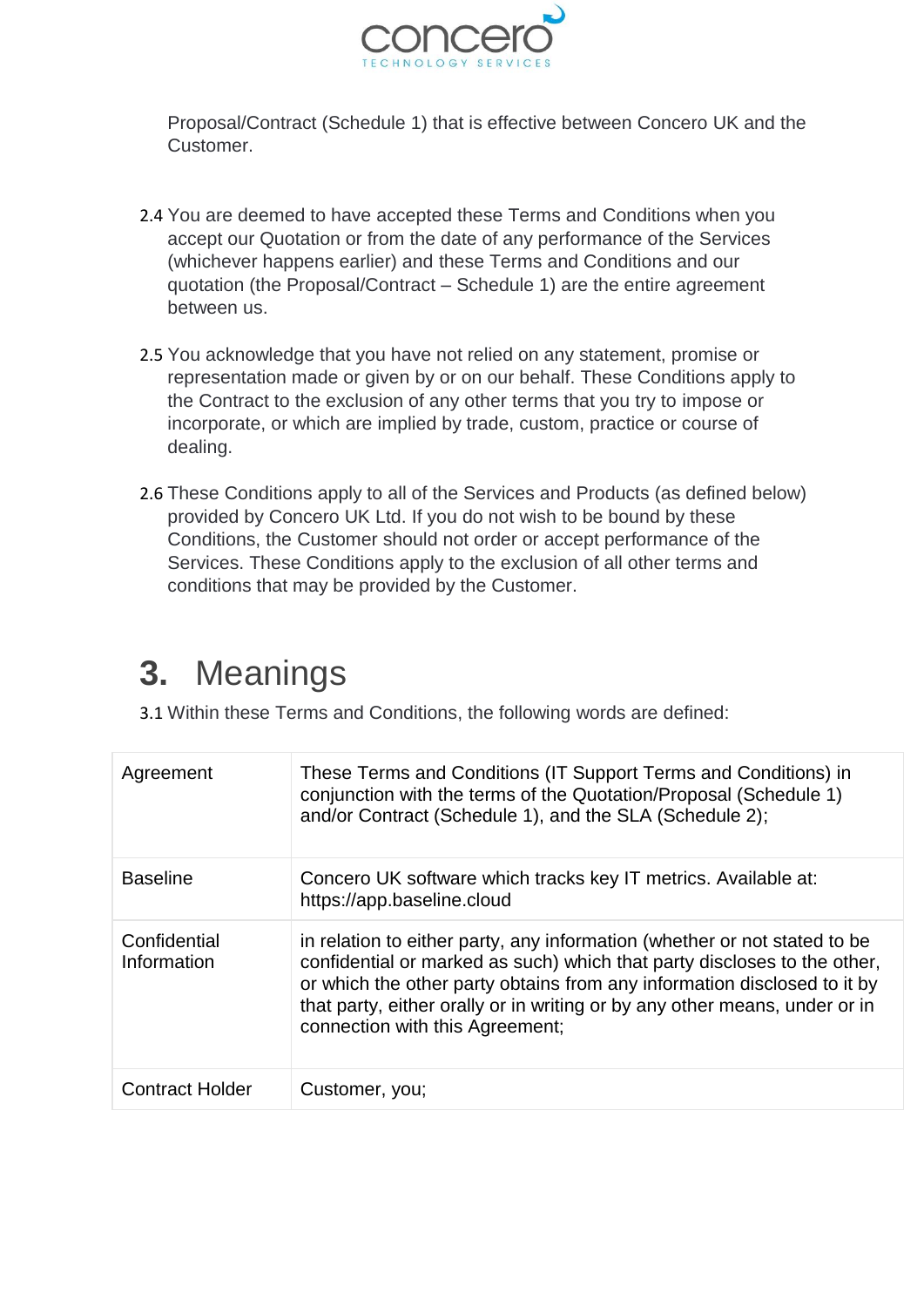

| Contract/Service<br>Contract | the Quotation/Proposal (Schedule 1) once signed or once services<br>have commenced (whichever is earlier) between the parties (Concero<br><b>UK</b> and the <b>Contract Holder</b> );                                                                                                                                                                                                                                 |
|------------------------------|-----------------------------------------------------------------------------------------------------------------------------------------------------------------------------------------------------------------------------------------------------------------------------------------------------------------------------------------------------------------------------------------------------------------------|
| <b>Customer Portal</b>       | The portal by which Customers can view, update and manage all of<br>their current and previous support requests. Available at:<br>https://support.concerouk.com                                                                                                                                                                                                                                                       |
| <b>Deliverables</b>          | all documents, items, plans, products, goods and materials supplied by<br>the Supplier, including any methodologies, ideas, designs, computer<br>programs, data, disks, tapes, and reports, in whatever form, which are<br>developed, created, written, prepared, devised or discovered by the<br>Supplier or its agents, sub-contractors, consultants and employees in<br>relation to the Services;                  |
| <b>Effective Date</b>        | The date in which any Service Contract takes effect between Concero<br>UK (Supplier) and the Contract Holder (Customer). Please refer to<br>Schedule 1 (your original Quotation/Proposal and/or Contract);                                                                                                                                                                                                            |
| Equipment                    | any equipment, systems, tools, cabling, items, materials or facilities<br>requested or used directly or indirectly in the supply of the Services, by<br>the Supplier or its sub-contractors;                                                                                                                                                                                                                          |
| <b>Planned Visits</b>        | Any onsite visit taking place at a Customer's premises between<br>Concero UK and its representatives and a Customer and their<br>representatives;                                                                                                                                                                                                                                                                     |
| Premises                     | the Customer's premises as stated within the original<br>Quotation/Proposal and/or Contract (Schedule 1);                                                                                                                                                                                                                                                                                                             |
| Quotation                    | your individual Proposal/Contract prior to signing (Schedule 1);                                                                                                                                                                                                                                                                                                                                                      |
| Services/Products            | Service Type: IT Support<br>IT Support Products Covered: 'Scheduled Support', 'Scheduled + On-<br>Demand', 'On-Demand', Bespoke.<br>the services and products which are set out and described in Schedules<br>1 and 2 of this Agreement, together with any other services which the<br>Supplier provides or agrees to provide to the Customer through the<br>change control procedure set out below (Change Control). |
| <b>Service Charges</b>       | the charges for the Services, which are set out in your original<br>Quotation/Proposal and/or Contract (Schedule 1);                                                                                                                                                                                                                                                                                                  |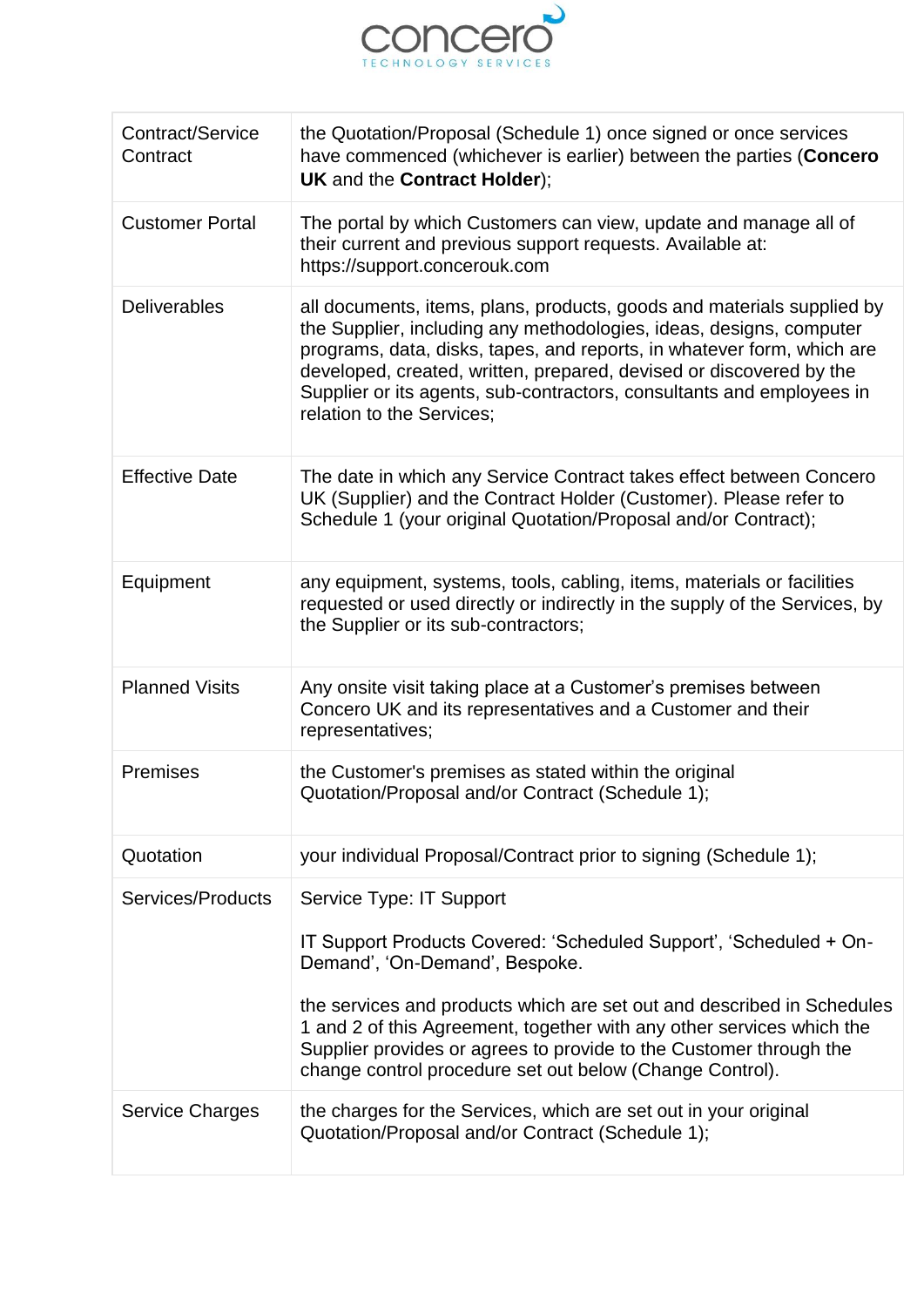

| Service Levels | the service levels, standards or performance targets applicable to the<br>Services, which are set out in Schedule 2 of this Agreement;                                                                                   |
|----------------|--------------------------------------------------------------------------------------------------------------------------------------------------------------------------------------------------------------------------|
| Specification  | the description or specification for the Services as set out in Schedule 1<br>of this Agreement (your original Quotation/Proposal and/or Contract) or<br>as otherwise agreed between the parties through Change Control; |
| Supplier       | Concero UK Ltd, Concero UK, we;                                                                                                                                                                                          |
| Working Day    | any day other than a Saturday, Sunday or public holiday in England and<br>Wales.                                                                                                                                         |

3.2 In this Agreement, unless the context requires a different interpretation:

a. the singular includes the plural and vice versa;

b. references to sub-clauses, clauses, schedules or appendices are to subclauses, clauses, schedules or appendices of this Agreement;

c. a reference to a person includes firms, companies, government entities, trusts and partnerships;

d. "including" is understood to mean "including without limitation";

e. reference to any statutory provision includes any modification or amendment of it;

f. the headings and sub-headings do not form part of this Agreement; and

g. "writing" or "written" will include fax and e-mail unless otherwise stated.

### <span id="page-6-0"></span>**4.** Provision of Services

4.1. The Supplier shall provide the Services to the Customer on the terms and conditions of the Contract from the Effective Date and as set out in Schedule 1.

4.2. The Services will be provided by the Supplier either:

a. on an on-going basis; or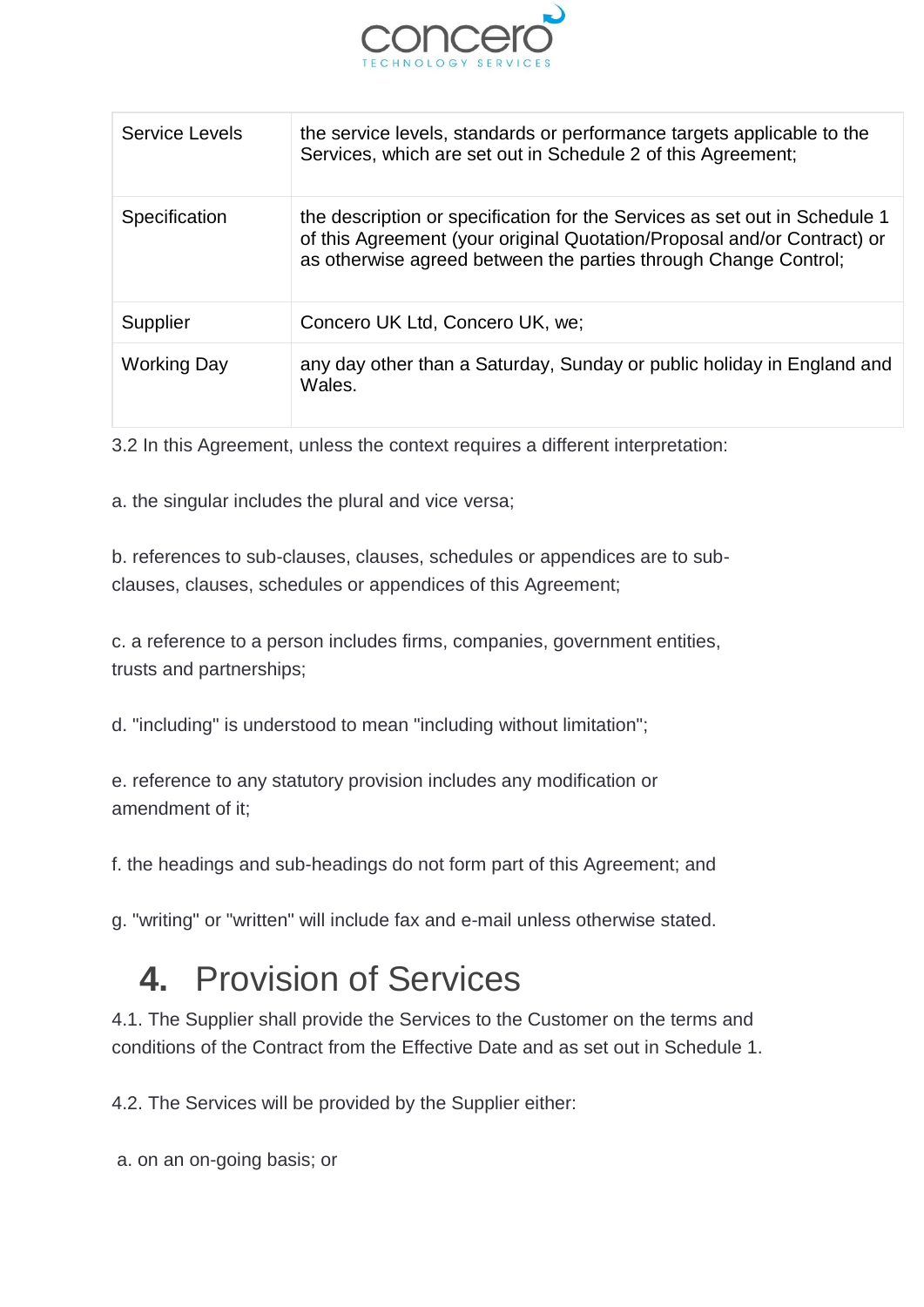

b. in response to each request from the Customer from time to time as specified in Schedule 1.

4.3. The Agreement begins on the Effective Date (as per Schedule 1) and will continue for the initial term (as per Schedule 1) and shall be automatically renewed under the clause below (**Automatic Renewal**) unless terminated earlier by either party under the clause below (**Termination**).

4.4. The Supplier shall provide the Services (including any Deliverables) at the Premises in accordance with the Specification and the Service Levels in all material respects. Time is of the essence for any dates for delivery of the Services under this Agreement, unless specifically stated otherwise in any schedule.

4.5. The Supplier shall perform the Services with reasonable care and skill, in accordance with:

a. generally recognised commercial practices and standards in the applicable industry; and

b. all laws and regulations applicable to the Services, including all laws and regulations related to (i) anti-bribery and corruption, and (ii) data protection.

4.6. The Supplier shall use reasonable endeavours to observe all health and safety rules and regulations and any other reasonable security requirements that apply at the Premises and that have been communicated to the Supplier.

#### <span id="page-7-0"></span>On-boarding

- 4.7 The date of Concero UK's acquisition of control of a customer's network (Effective Date – Schedule 1) shall be agreed in writing between the two parties.
- 4.8 It is the customer's responsibility to notify the outgoing IT Support Provider of their intention to change their IT Support Provider either at the point of, or prior to, signing the Contract (Schedule 1) with Concero UK.
- 4.9 It is the customer's responsibility to notify the outgoing IT Support Provider of the Effective Date of the Contract (Schedule 1) between the Customer and Concero UK either at the point of, or prior to, signing the Contract.
- 4.10 At the point of signing the Contract (Schedule 1) the customer gives Concero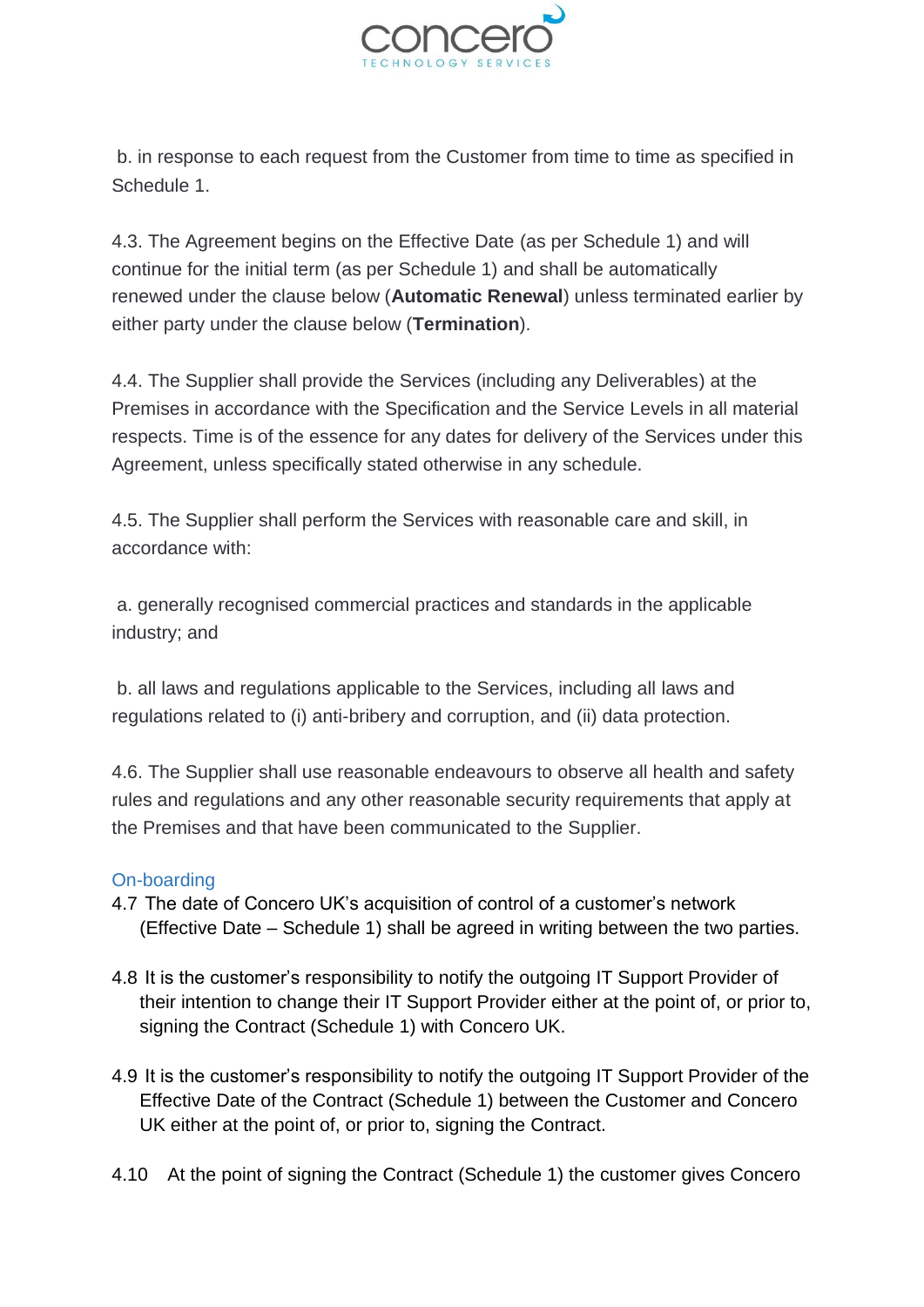

UK permission to act on their behalf.

- 4.11 At the point of signing the Contract (Schedule 1) Concero UK will conduct a credit check. See below clauses under the **Credit Control** sub-heading.
- 4.12 Concero UK will require all administration passwords for the customer network by the Effective Date (Schedule 1). This includes, but is not limited to; credentials providing access for Servers, Apple ID's, VPP accounts, and Cloud Services.
- 4.13 At the point of receiving any relevant passwords, Concero UK will change any passwords received.
- 4.14 Failure to provide all necessary passwords will result in a delay to the delivery of Concero UK's service.
- 4.15 At the Effective Date (Schedule 1) Concero UK will delete any pre-existing back-up schedules.
- 4.16 At the Effective Date (Schedule 1) Concero UK shall complete a manual backup of the Customer's network.

#### <span id="page-8-0"></span>Planned Visits

- 4.17 Planned visits are subject to change for a variety of reasons. Any changes made to planned visits are made at Concero UK's sole discretion.
- 4.18 Customers will be notified of any changes made to planned visits at the earliest possible moment.

### <span id="page-8-1"></span>**5.** Customer's Obligations

5.1. No amendment shall be made to Schedule 1 except on terms agreed in writing by the Parties in accordance with the clause below **Change Control**.

5.2. The Customer must:

- a. co-operate with the Supplier in all matters relating to the Services;
- b. provide, in a timely manner, any Equipment, materials and any information as the Supplier may reasonably require; in the case of Equipment, the Customer shall ensure that it is in good working order and suitable for the purposes for which it is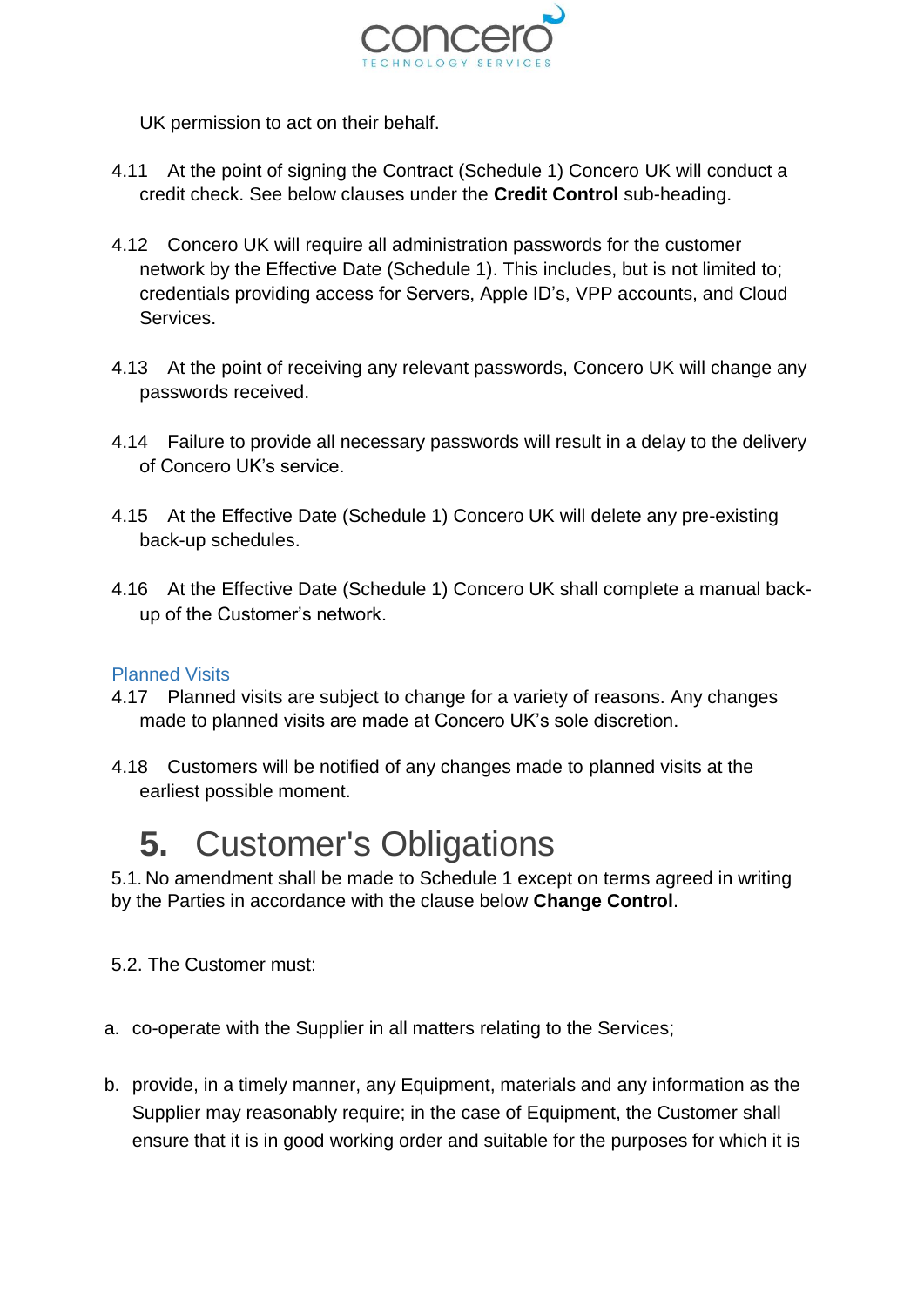

used, and in the case of information, the Customer shall ensure that it is accurate in all material respects;

- c. obtain and maintain all necessary licences and consents and comply with all relevant legislation in relation to the Services before the date on which the Services are to start;
- d. provide to the Supplier, its agents, subcontractors, consultants and employees, in a timely manner and at no charge, access to the Premises and other facilities as reasonably required by the Supplier;
- e. inform the Supplier of all health and safety rules and regulations and any other reasonable security requirements that apply at the Premises;
- f. inform the Supplier of any customer intentions to become part of a Multi Academy Trust (MAT) at the earliest possible moment;
- g. inform the Supplier of any customer intentions to change or amend the name of the customer organisation at the earliest possible moment;
- h. follow and implement all the recommendations identified and stated within Development Plan Meetings and the Development Plan (available to view at Baseline);
- i. complete the 'Customer Roles and Responsibilities' document which specifically nominates: an IT Contracts Manager, an IT Coordinator and an IT Safeguarding Officer. Concero UK must be notified immediately in writing of any changes in the personnel assigned to any of the above positions (IT Contracts Manager, IT Coordinator, IT Safeguarding Officer).
- 5.3. The IT Contracts Manager must:
	- a. approve and amend all contractual documentation;
	- b. attend periodic Customer Review Meetings (as per the SLA Schedule 2);
	- c. attend any Development Plan Meetings;
	- d. monitor service levels against KPI's and follow through on resolution;
	- e. ensure access for onsite Concero UK staff;
	- f. ensure all third party contracts are in place;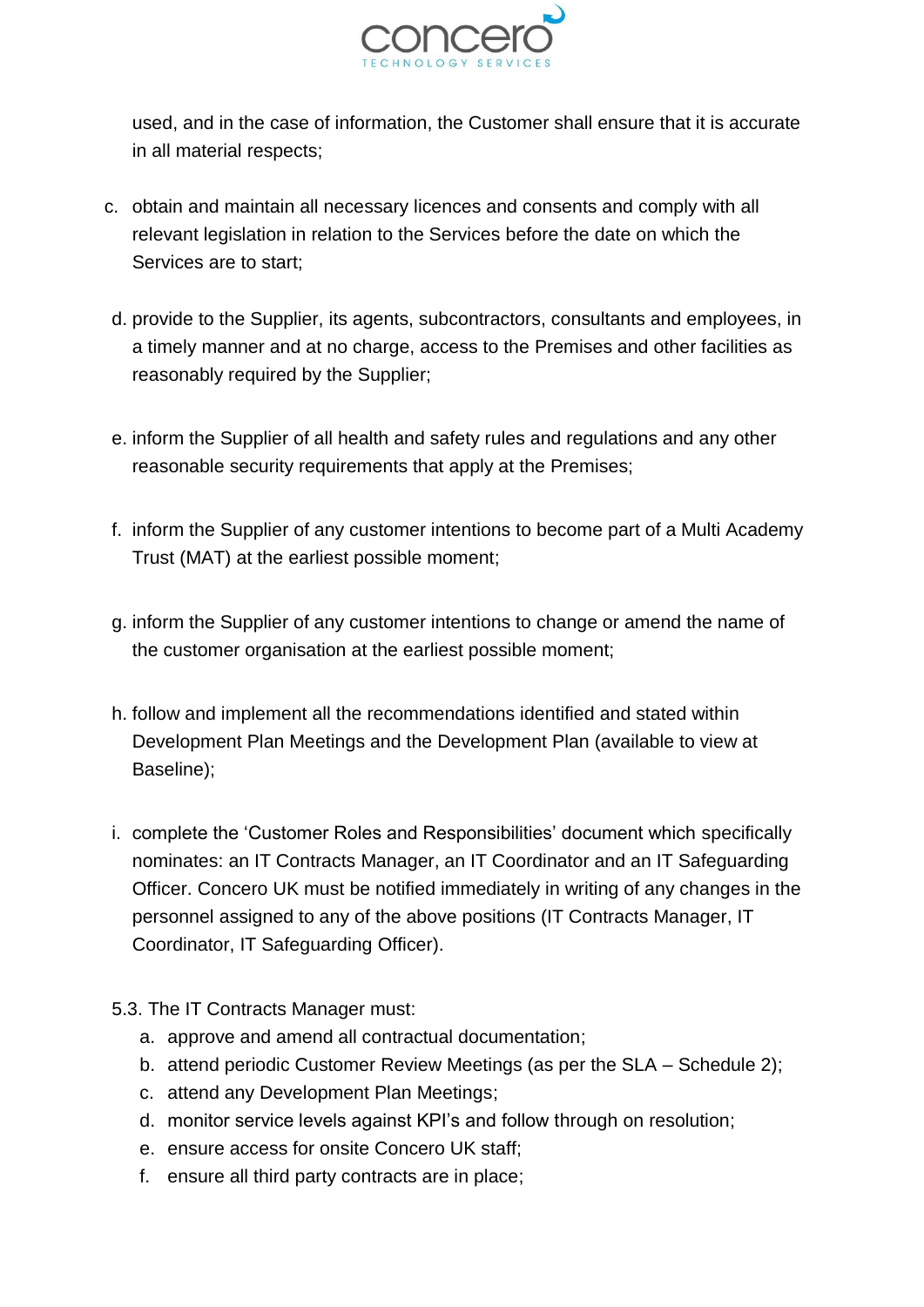

- g. process invoices and resolve any payment issues;
- h. sign off quotes and purchase orders;
- i. agree and authorise all 'Additional Services' (see Schedule 2) work in advance of it being undertaken;
- j. arrange GDPR Data Protection compliance;
- k. inform Concero UK of all third party contact detail;
- l. review all relevant information within Baseline at regular intervals.
- 5.4. The IT Coordinator must:
	- a. act as the first point of contact for the Concero UK team;
	- b. attend any Development Plan Meetings;
	- c. address all onsite day-to-day issues;
	- d. be the bridge between all users and Concero UK;
	- e. identify all user training needs;
	- f. identify the need for 'Additional Services' (See SLA Schedule 2) work to be undertaken, raise paperwork and chase authorisation;
	- g. ensure that the general responsibilities of all Customer staff members are enforced (as per clause 5.6.);
	- h. review tickets across the entire Customer organisation at least every 3 working days;
	- i. review all relevant information within Baseline at regular intervals.
- 5.5. The IT Safeguarding Officer must:
	- a. act as the main point of contact for all IT Safeguarding issues;
	- b. attend any Development Plan Meetings;
	- c. ensure that all IT systems are safe for use;
	- d. monitor and report on any actual or potential safeguarding issues to the customer and Concero UK staff.
- 5.6. General responsibilities of all Customer staff members:
	- a. all staff members must follow the Incident Logging Process (see SLA Schedule 2);
	- b. each individual staff member must log their own tickets according to the SLA (Schedule 2);
	- c. staff members must ensure adequate description of any issues logged;
	- d. staff must log a separate ticket for each individual issue;
	- e. respond to Concero UK within 3 working days via the Service Desk;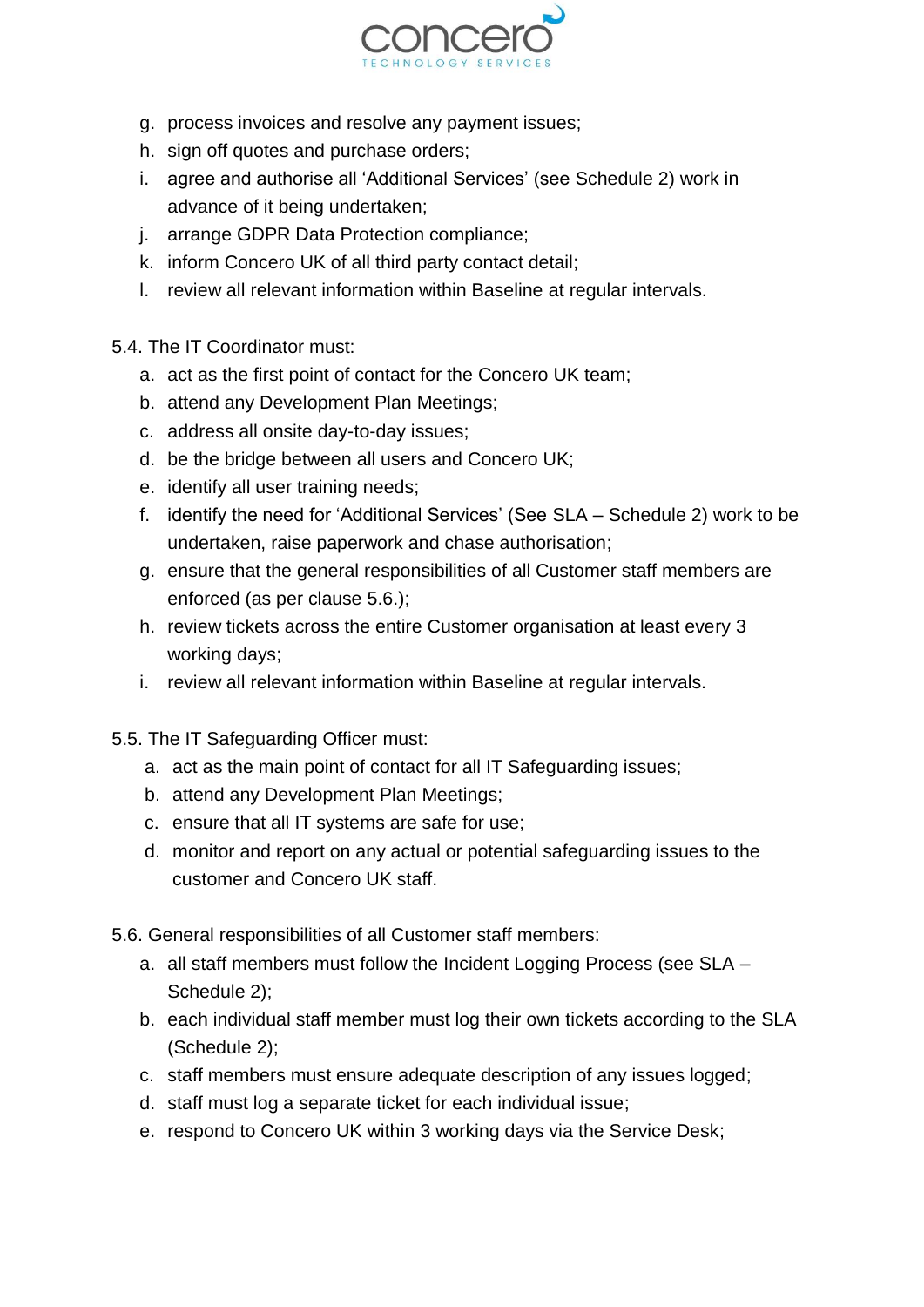

- f. staff need to review any tickets logged under their names on the Customer Portal at least every 3 working days;
- g. Only log tickets for devices that are the property of the Customer's premises, as opposed to personal devices;
- h. staff members should regularly provide feedback which we will use to update and improve our Services.

#### <span id="page-11-0"></span>Availability of Customer Premises, Systems and Equipment

- 5.7. It is the Customer's responsibility to ensure that Concero UK employees and subcontractors have sufficient authorised access to premises, systems and equipment in order to allow Concero UK to deliver our service. This should include both onsite attendance and authorisation for remote access.
- 5.8. If, for whatever reason, the Customer premises, systems and equipment are not accessible for us to fulfil a planned visit and we have not been notified at least 48 hours in advance, then the planned visit will be lost.

#### <span id="page-11-1"></span>Software and Licenses

- 5.9. Any Software made available to download, purchase, or access via Cloud from Concero UK is the copyrighted work of Concero UK and/or its suppliers. When the Customer purchases Software, the Customer is actually purchasing a license to use the Software rather than purchasing the Software itself. Software licenses purchased from Concero UK are subject to the licence agreement that accompanies the Software (the "Licence Agreement"). The Customer will be required to agree to the terms and conditions of the Licence Agreement when the Software is installed. It is the responsibility of the Customer to ensure the Licence Agreement is for a sufficient number of end users.
- 5.10. Any licence to use a Subscription Service made available to download or purchase from Concero UK is the copyrighted work of Concero UK and/or its suppliers. When the Customer purchases a licence, the Customer is actually purchasing a license to use the Subscription Service rather than purchasing the Subscription Service itself. It is the responsibility of the Customer to ensure sufficient licences are purchased for the number of end users or Hardware that will access the Subscription Service.
- 5.11. The Customer shall grant access to the Software only to those employees and contractors requiring such access and shall take all such reasonable steps to ensure that all such persons are bound by the same obligations as the Customer and in particular shall ensure that such obligations are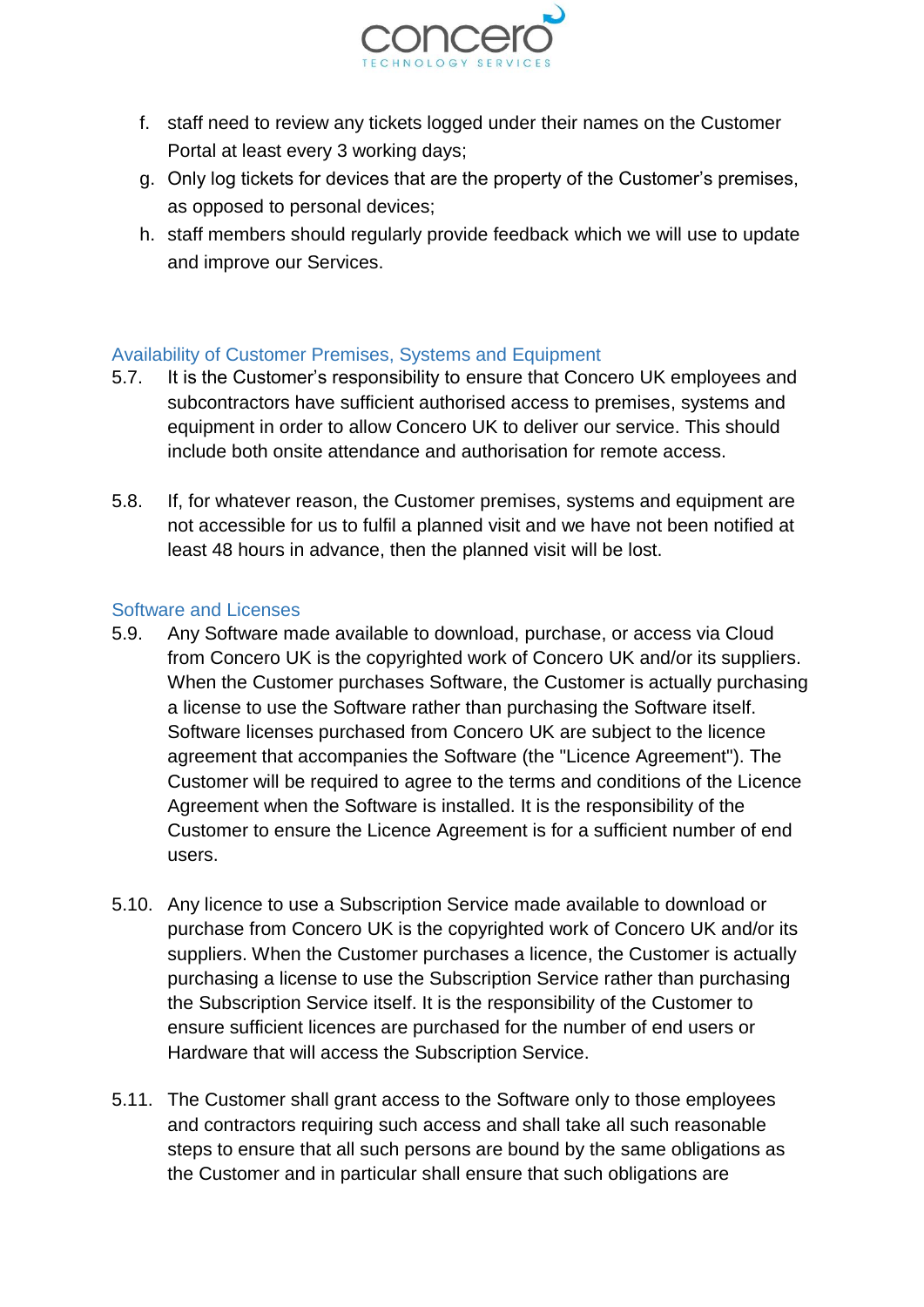

expressed so as to ensure beyond any termination of such persons' contracts with the Customer.

#### <span id="page-12-0"></span>Anti-Virus Protection

5.12. The Contract Holder must ensure that the Network is protected against the threat of virus infection by installing and maintaining up to date anti-virus software.

#### <span id="page-12-1"></span>Software Maintenance

5.13. The Contract Holder must keep the Network current and secure by applying all appropriate validated service releases and software updates from Concero UK or the appropriate 3rd party vendor.

#### <span id="page-12-2"></span>Acceptable Use Policies

5.14. The Contract Holder must, at all times, implement and enforce an Acceptable Use Policy for the Network. The Contract Holder shall be responsible for ensuring that all users of the Network comply with the Acceptable Use Policy. Further, where there is a breach of the Acceptable Use Policy, the Contract Holder shall take such steps as are appropriate in all the circumstances (which may, for the avoidance of doubt, include disciplinary action and/or ceasing to permit further use of the Network by the relevant individual(s)).

#### <span id="page-12-3"></span>Internet Access

5.15. The Contract Holder shall be responsible for procuring all required Internet connections and, for the avoidance of doubt, all Internet costs shall be entirely the responsibility of the Contract Holder

#### <span id="page-12-4"></span>**Licensing**

5.16. The Contract Holder must have in force current software licenses for all software on the Network.

#### <span id="page-12-5"></span>Network maintenance and configuration

5.17. The Contract Holder must maintain the configuration, hardware and cabling relating to the Network(s) in good working order and within any specifications provided by Concero UK.

#### <span id="page-12-6"></span>Server maintenance

5.18. The Contract Holder must maintain securely, current backup copies of all relevant live systems that enable effective running of the Contract Holders network. These backup copies should enable a successful restoration of the live system by implementing a satisfactory backup approach using software tools and processes to test the quality. Suitable retention policies following best practice should be employed to enable a recovery in the event of a network failure. The Contract Holder must provide access to the current backup copies to Concero UK (and any Concero UK authorised third party) personnel connected with the provision of the Services where required.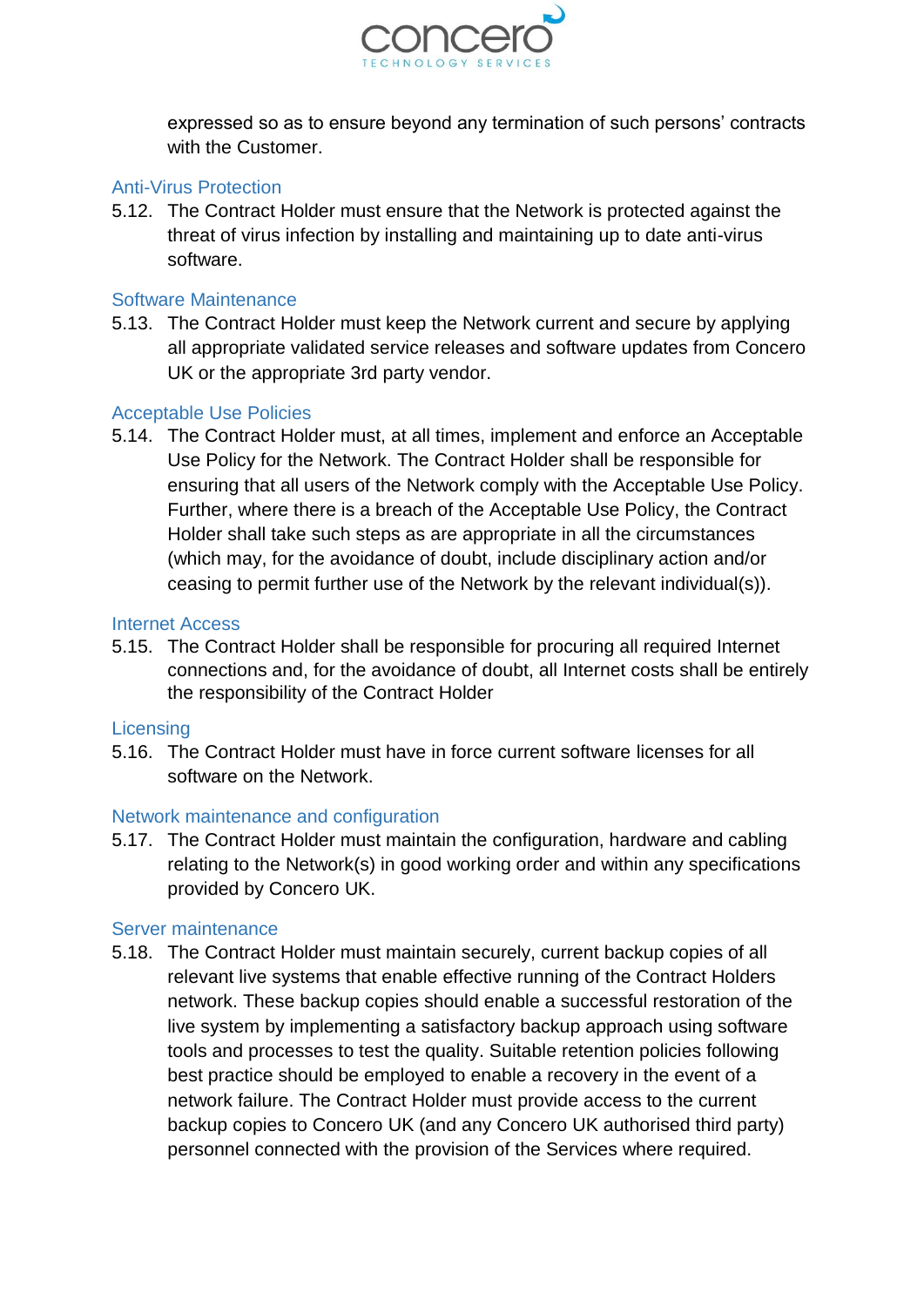

#### <span id="page-13-0"></span>Network access

5.19. The Contract Holder must permit Concero UK (and Concero UK authorised third party) personnel connected with the provision of the Services access to the Contract Holder's premises to work on the Network where reasonably required.

#### <span id="page-13-1"></span>Remote diagnostic services

5.20. Where required to provide any of the Services, the Contract Holder shall ensure the provision of an installed data link through which Concero UK can access the Network using Concero UK's chosen remote access software and technology. The Contract Holder must also provide access to those areas of the Network as required by Concero UK for Concero UK to deliver the Services.

#### <span id="page-13-2"></span>Fair Usage

- 5.21. We will use reports from our system to monitor usage. If we see examples of consistently high usage, we may choose to apply these Fair Usage terms.
- 5.22. As experienced IT Support providers, we know how much technical support is typically required. These terms will not impact the vast majority of Customers. However, if a Customer demands exceptionally high support for an unusually long period of time, then we will contact you to discuss this.
- 5.23. We will work in conjunction with the Customer to identify the root causes and: a. Help to identify what we can do to improve your IT Service.
	- b. Help reduce demands upon the Customer's IT team.
- 5.24. This does not implement hard limits on the service we offer, so you will never find yourself without support when you need it most.

#### <span id="page-13-3"></span>Advice Concerning Viruses

5.25. Should the Contract Holder wish to receive advice from Concero UK concerning the treatment of any of the effects of a Virus, Concero UK shall be entitled (but not obliged) to provide such advice but the Contract Holder accepts that, as Concero UK does not have specialist knowledge concerning Viruses, such information is given on a reasonable endeavours basis and the Contract Holder shall not be entitled to rely on such advice. Should the Contract Holder wish to receive specialist advice concerning any Virus, the Contract Holder agrees to obtain such advice directly from a manufacturer of virus-checking software or another specialist in that field of expertise.

#### <span id="page-13-4"></span>Provision of Software for The Remote Diagnostic Service

- 5.26. No software licence of any sort is granted to the Contract Holder on software provided as part of any remote diagnostic service to the Contract Holder and the Contract Holder is not permitted to use in any way any software resident on the Network which may be provided as part of any such service.
- 5.27. Concero UK may at its discretion at any time remove any software referred to in Condition 5.26. (above) from the Contract Holder's Network. This provision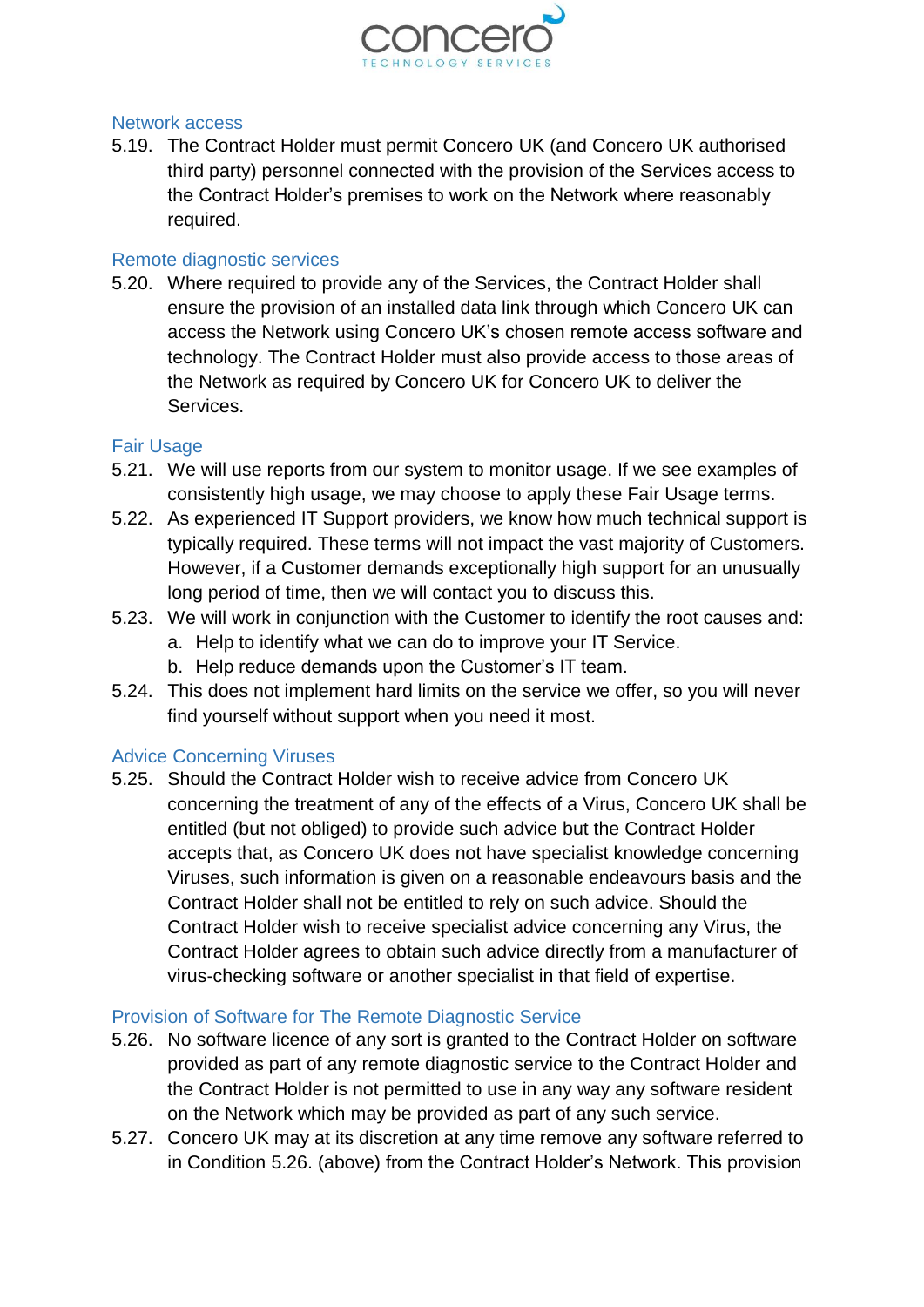

shall override any conflicting provision in any software licence agreement provided to the Contract Holder in connection with the service.

#### <span id="page-14-0"></span>Strategic Change

- 5.28. The Contract Holder must notify Concero UK before strategic changes are made to the Network. Advance knowledge of planned changes will ensure that Concero UK engineers have current information on the status of the Network, helping Concero UK to resolve issues affecting the Network more efficiently. Concero UK considers strategic changes to be changes that significantly alter the Network including:
	- a. adding a new server to the Network;
	- b. changing the configuration or role of a server connected to the Network;
	- c. changes to the topology and/or infrastructure of the Network; and/or
	- d. change of Internet provision (including change of Internet Service Provider);
	- e. change of Telephone Provider, Access Control Provider, or Building Management Systems Provider.

#### <span id="page-14-1"></span>Service Limitations

- 5.29. The provision of the Services relates only to the Network(s) as set out on the original network support quotation or subsequent network support renewal forms. No quotation or renewal form will be accepted for part of a Network.
- 5.30. The Services do not include:
	- a. assistance with relocation of the Network(s) or part of the Network;
	- b. any provision of the Services required as a result of any accident, neglect, alterations, improper use or misuse (including in breach of the Acceptable Use Policy) of the Network or any part of the Network;
	- c. any provision of Services necessitated by repairs to the Contract Holder's premises, hardware or software attempted by non-Concero UK personnel;
	- d. assistance with writing or rewriting any software;
	- e. support for software on the network (other than the network software itself);
	- f. advice given in connection with the removal or treatment of any Virus (please see also Condition 5.25. (above);
	- g. support in respect of products and/or services made available by Concero UK to Contract Holders and that are categorised by Concero UK as subject to a separate agreement and charging regime; and
	- h. any on-site time at the Contract Holder's premises or any other actions from Concero UK other than through a remote diagnostic session.

#### <span id="page-14-2"></span>Additional Services

- 5.31. As outlined within the SLA (Schedule 2) additional services (meaning services external to Concero UK's standard service offering and/or remit) can be requested by customers.
- 5.32. Acceptance of additional service requests is decided with Concero UK's sole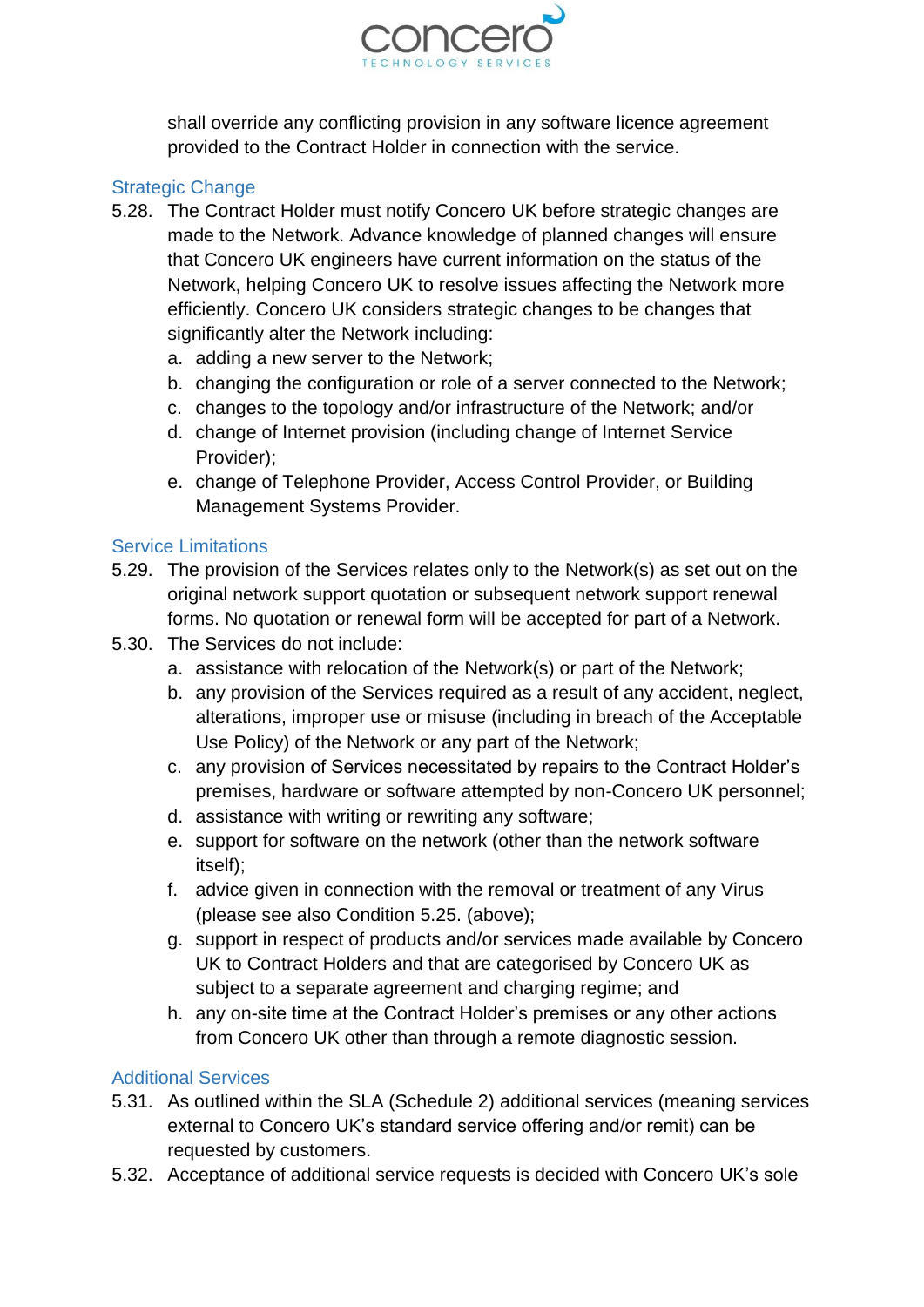

discretion.

5.33. Certain additional services will incur additional costs.

#### <span id="page-15-0"></span>**Installation**

- 5.34. As well as the terms and conditions contained within this agreement, projects that contain a provision for the installation of goods may also have to adhere to bespoke terms outlined within an individual project document.
- 5.35. Goods procured by the customer externally to Concero UK may or may not affect the service delivered. Goods procured by the customer externally to Concero UK may or may not require a project-level installation, of which Concero UK will decide at its sole discretion. This may or may not incur additional costs to the customer.
- 5.36. Concero UK reserves the right to refuse to install goods procured.

#### <span id="page-15-1"></span>Audio/Visual (AV) Maintenance

- 5.37. Deep cleaning of projectors can be purchased as an additional service and is not included in our standard service offering.
- 5.38. Concero UK will not cover the cost of replacement parts.
- 5.39. Concero UK will not cover the costs of packaging and postage for off-site warranty repairs.
- 5.40. Concero UK will not cover the cost of third party labour charges.
- 5.41. Concero UK will be unable to clean projectors that out of reach when using step ladders (of which Concero UK shall provide) as part of our standard AV Maintenance service offering.
- 5.42. For 'Scheduled' customers: AV Maintenance visits will consume a prepurchased 'scheduled' visit.

#### <span id="page-15-2"></span>General Advice

5.43. The Contract Holder accepts that when providing any oral advice or suggestions during the Services, Concero UK is relying upon information given to it by the Contract Holder about the Contract Holder's Network, its configuration and usage, and any future improvement or strategic direction. Whilst it is given in good faith, it is for the Contract Holder to verify whether any such advice or suggestions are suitable for its purposes and Concero UK shall not be liable in contract, tort or otherwise for any direct, indirect or consequential loss or damage arising out of or in connection with any such advice or suggestions. Any oral suggestions or advice tendered by Concero UK must be confirmed in writing before Concero UK will accept any liability for any such advice, which shall, in any event be limited to a refund of the charges paid for the relevant Services. In no event will Concero UK be liable for any indirect or consequential loss or damage arising out of or in connection with any such written confirmation.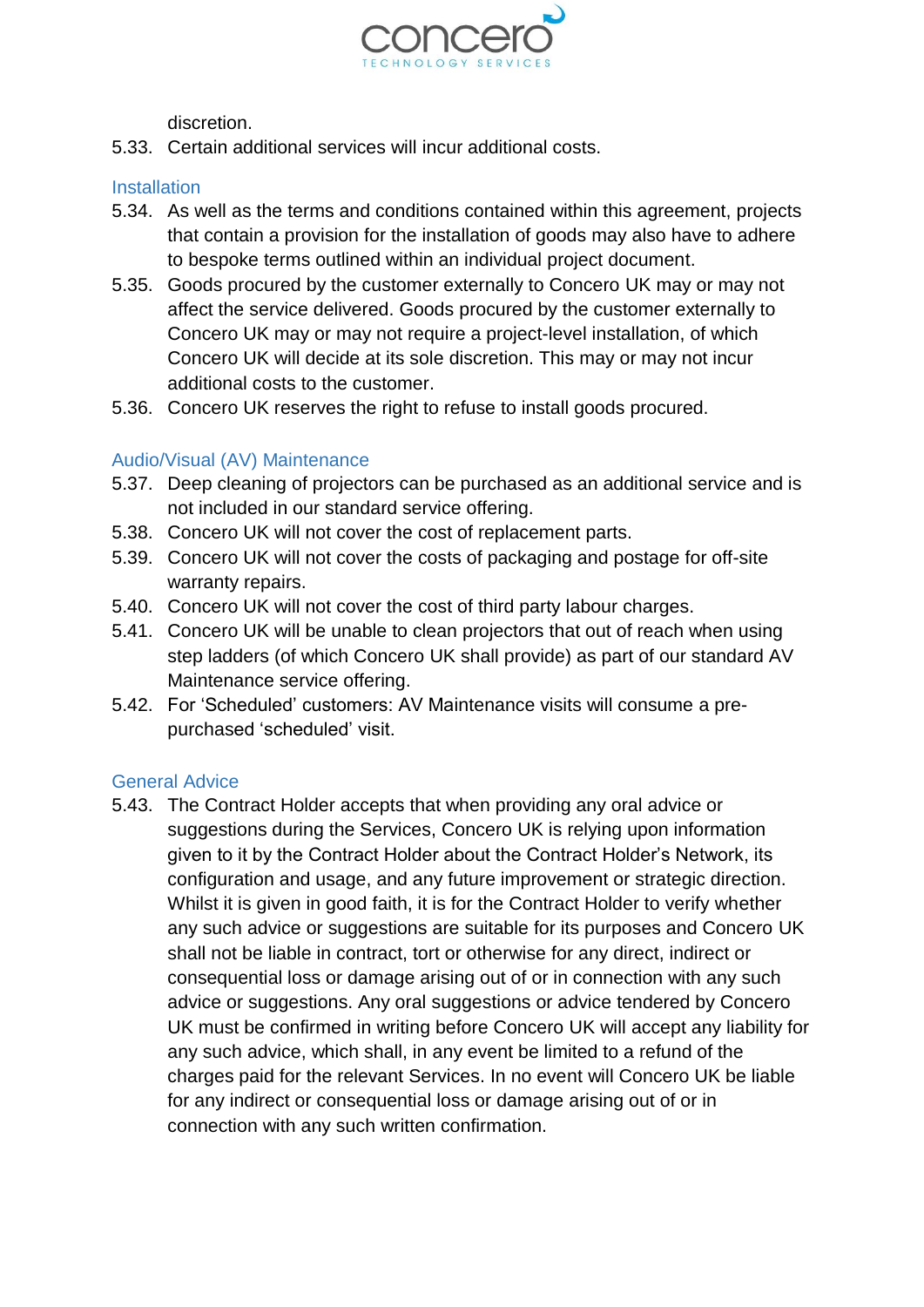

## <span id="page-16-0"></span>**6.** Defective Services

- 6.1. The Customer shall, without limiting any right or remedy of the Customer, promptly report to the Supplier any defects in the Supplier's performance of the Services as soon as reasonably practicable after any such defect comes to the attention of the Customer.
- 6.2. Where any defect in the provision of the Services is reported to the Supplier by the Customer or otherwise comes to the attention of the Supplier, the Supplier shall, without limiting any other right or remedy of the Customer, use its reasonable endeavours to provide such further services as are necessary in order to rectify the default as soon as is reasonably practicable.
- 6.3. At Concero UK we have a formal and an informal Complaints process. An informal complaint differs from a formal complaint in the way it is processed but both contribute to the overall complaints process.
- 6.4. An informal complaint is raised through discussion (written or verbal) and should always be attempted before moving into the formal complaint process.
- 6.5. Informal complaints should be raised by the complainant with the appropriate Concero UK representative, or the Service Manager.
- 6.6. If a complaint cannot be resolved informally, then the complainant should proceed to raise the complaint by the formal channel.
- 6.7. A formal complaint should be raised following the Formal Complaints Process which can be found at<http://www.concerouk.com/>
- 6.8. The Supplier shall promptly notify the Customer of:
- a. any delays or problems from time to time in the provision of the Services of which the Supplier becomes aware;
- b. any circumstances from time to time which may prevent the Supplier from providing the Services in accordance with this Agreement together with (where practicable) recommendations as to how such circumstances can be avoided; and
- c. any complaint (whether written or not) or other matter which comes to its attention and which it reasonably believes may give rise to any loss by or claim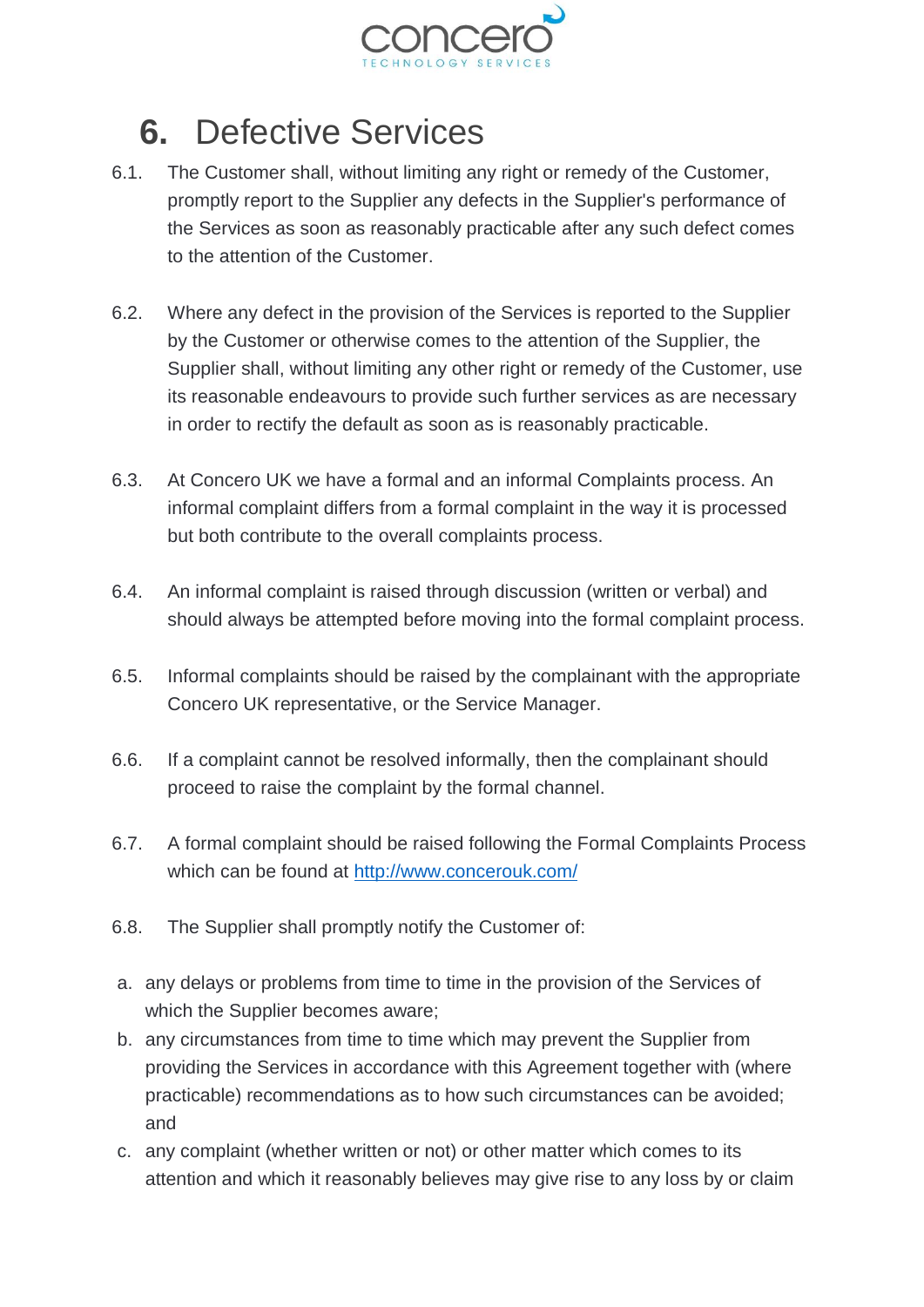

against the Customer or which may result in any adverse publicity for the Customer.

# <span id="page-17-0"></span>**7.** Charges and Payment

#### <span id="page-17-1"></span>Credit Control

- 7.1. Concero UK reserves the right to run a credit check with a relevant credit agency before giving a Customer credit, and to validate any credit card account holder or delivery address details.
- 7.2. Concero UK reserves the right to impose credit limits on customer accounts, with amounts set at Concero UK's sole discretion
- 7.3. In consideration of the provision of the Services by the Supplier, the Customer shall pay the Service Charges as set out in Schedule 1. Time is of the essence for the payment of the Service Charges.
- 7.4. All charges quoted to the Customer are exclusive of VAT, which the Supplier shall add to its invoices at the appropriate rate.
- 7.5. Where Services are provided for a fixed price, the total price for the Services is set out in Schedule 1. Payment is due from the Service(s) commencement (Effective Date – Schedule 1), or when an agreed instalment is due (Schedule 1), and the Supplier shall invoice customers in advance. The Supplier shall invoice the Customer for the charges that are then payable, together with any Equipment, materials and expenses, which have not been expressly included in the fixed price and VAT.
- 7.6. Expenses incurred by the Supplier may include: the cost of hotel, subsistence, travelling and any other expenses reasonably incurred by the individuals whom the Supplier engages in connection with the Services, the cost of any materials and the cost of services reasonably and properly provided by third parties and required by the Supplier for the supply of the Services. Any expenses in excess of £0 must be pre-approved by the Customer in writing. Such expenses, materials and third party services must be invoiced by the Supplier at cost, together with VAT, which the Supplier will add to its invoices at the appropriate rate.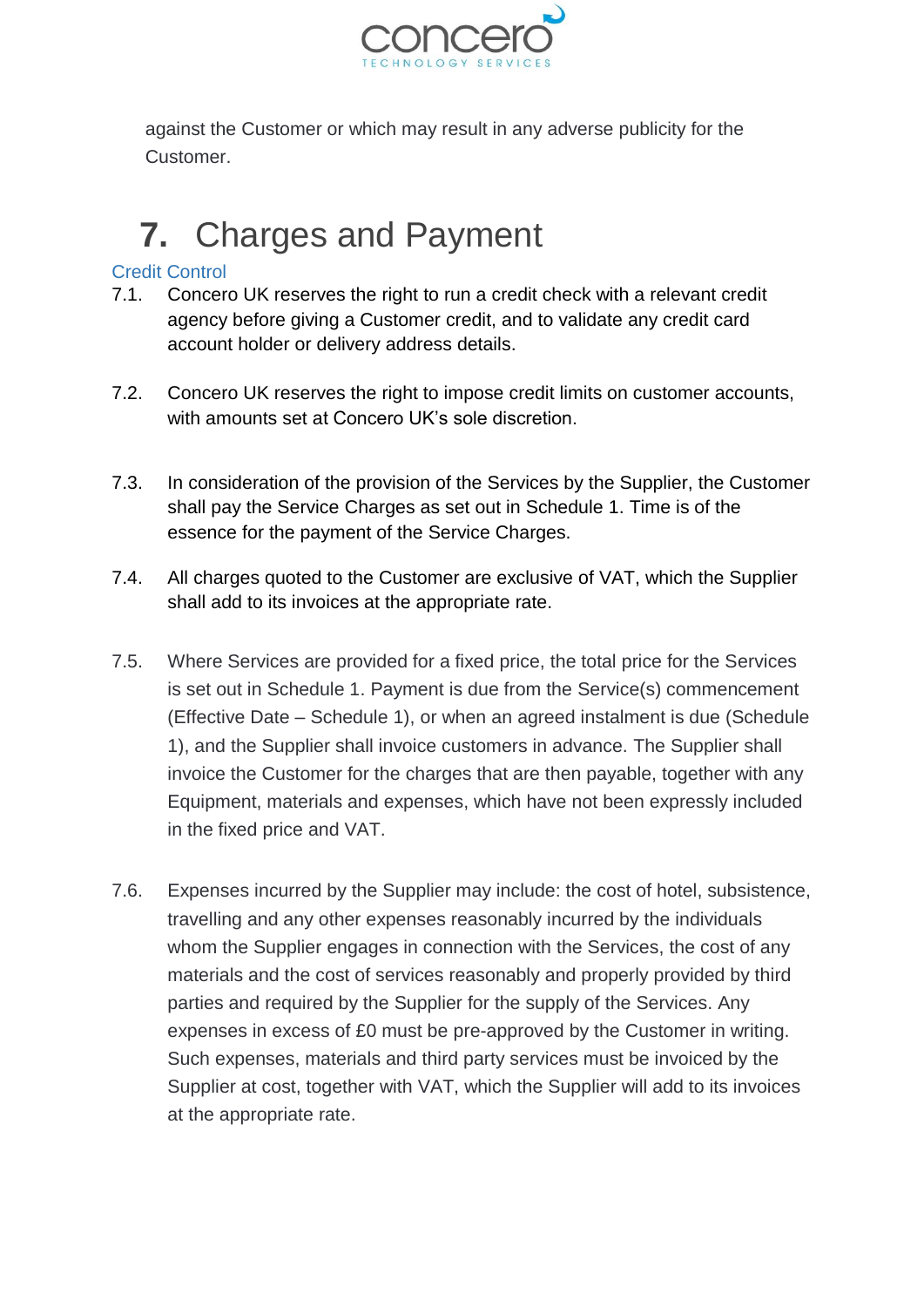

- 7.7. The Customer shall pay each invoice submitted to it by the Supplier, in full and in cleared funds, within 28 days of receipt to the bank account nominated as per the invoice. Other payment methods include:
- a. by cheque made payable to the Supplier.
- 7.8. Concero UK reserves the right to charge interest and compensation under the Late Payment of Commercial Debts (interest) Act 1998 from time to time on any payment or any part payment overdue calculated from the date due and to recover its expenses including legal fees and costs of collection and to suspend delivery, performance of any warranty or (at Concero UK's option) forthwith to determine the same. Concero UK has no obligation to provide service or support until Concero UK has received full payment for the Product or services or support that the Customer has purchased.
- 7.9. Without prejudice to any other right or remedy that it may have, if the Customer fails to pay the Supplier on the Due Date:
- a. the Customer shall pay a £25.00 administration fee per invoice. However, if a full payment is received within the 7 days following the original 28-day payment date then the £25.00 administration fee will be waived. Interest will be charged if full payment is still not received within 7 days after the original 28-day payment date, the date of which shall be detailed within any invoice received.
- b. the Customer shall pay interest on the overdue amount at the rate of 8% per annum above the Bank of England base rate at the relevant time. Such interest will accrue on a daily basis from the due date until actual payment of the overdue amount, whether before or after judgement. The Supplier may choose to charge statutory interest due. The Customer shall pay the interest together with the overdue amount; and
- c. the Supplier may suspend all Services until payment has been made in full.
- 7.10. All sums payable to the Supplier under this Agreement shall become due immediately on its termination, despite any other provision.
- 7.11. The Supplier and the Customer shall pay all amounts due under this Agreement in full without any deduction except as required by law and neither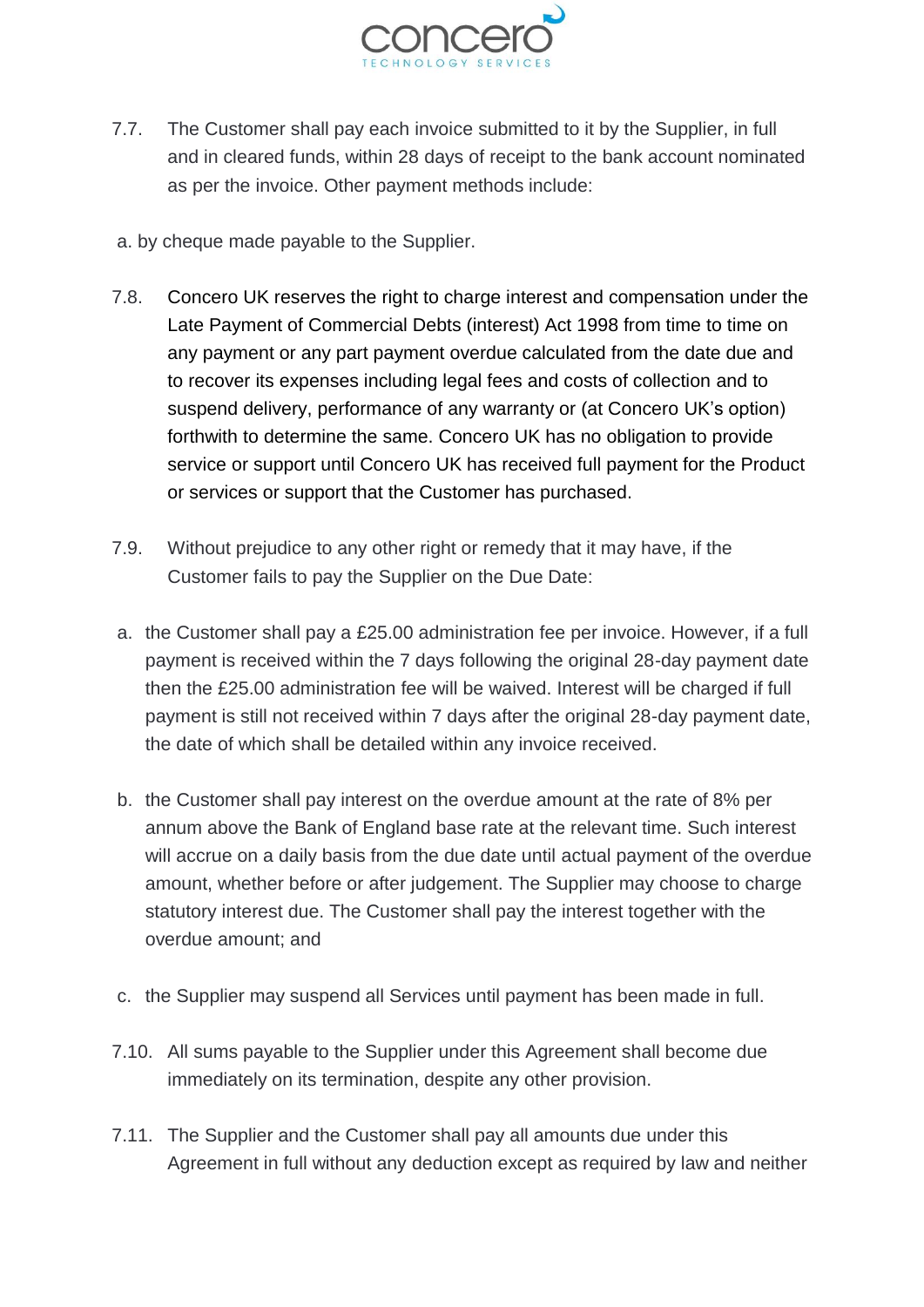

party shall be entitled to assert any credit, set-off or counterclaim against the other in order to justify withholding payment of any amount due, in whole or in part.

7.12. All payments must be made in British Pounds unless otherwise agreed in writing between us.

## <span id="page-19-0"></span>**8.** Change control

8.1. The Customer may at any time during the term of the Contract (Schedule 1) request an increase or decrease in the volume of the Services, a change in the Specification, or the addition of new Services (Change Request) by notifying the Supplier in writing of its requirements.

8.2. The Supplier shall give due consideration to any Change Request from Customer and shall, within 30 Working Days of receiving a Change Request from the Customer:

a. confirm its acceptance of the Change Request, without any further variation to the terms of the Contract (Schedule 1), in which case the parties shall execute a variation to the Contract as soon as reasonably practicable and the Supplier shall implement the Change Request accordingly; or

b. provide a written proposal for accepting the Change Request, subject to any variation that it reasonably considers necessary to the Services, the Specification or the Service Charges, including any new Services (Change Proposal) agreement date; or

c. if the Supplier believes it is not reasonably practicable to accept the Change Request, with or without any such variation, provide the Customer with a written statement of its reasons for doing so.

8.3. Any Change Proposal provided by the Supplier under the above clause shall be based on the Service Charges or, if this is not appropriate, shall be a fair and reasonable quotation for the Change Request.

8.4. The Customer shall give due consideration to the Supplier's Change Proposal under the clause above and shall within 30 Working Days after receipt of the Change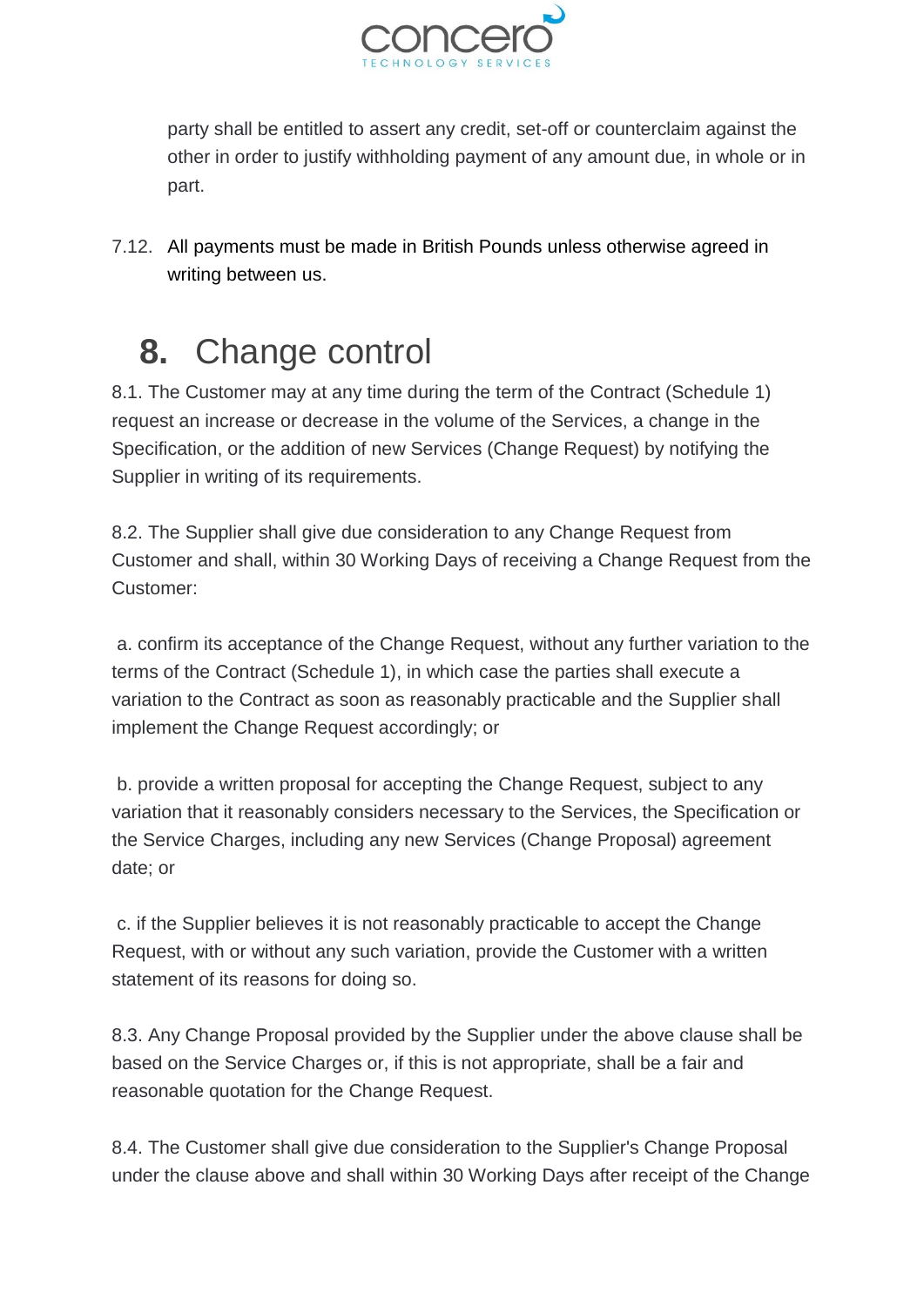

Proposal either give the Supplier a written notice accepting the Change Proposal (subject to or without further negotiation) or rejecting the Change Proposal. If the Customer accepts the Change Proposal, the parties shall as soon as reasonably practicable execute a variation to the Contract (Schedule 1) and the Supplier shall implement the agreed variation.

8.5. The Supplier shall have the right to make any changes to the Services which are necessary to comply with any applicable law or safety requirement, provided that the Supplier gives the Customer reasonable notice of such changes and that such changes do not materially affect the nature/scope of the Services or the Service Charges.

# <span id="page-20-0"></span>**9.** Indemnity

9.1. The Supplier shall indemnify the Customer against any claim by any other person that the provision of the Services to the Customer in accordance with this Agreement infringes any Intellectual Property Rights of that other person.

# <span id="page-20-1"></span>**10.** Liability and Insurance

10.1. If the Supplier's performance of its obligations under this Agreement is prevented or delayed by any act or omission of the Customer, its agents, subcontractors, consultants or employees, the Supplier shall not be liable for any costs, charges or losses sustained or incurred by the Customer that arise directly or indirectly from such prevention or delay.

10.2. Nothing in this Agreement limits or excludes either party's liability for:

a. death or personal injury caused by its negligence;

b. fraud or fraudulent misrepresentation; or

c. breach of the terms implied by section 2 of the Supply of Goods and Services Act 1982 (title and quiet possession); or

d. any other liability which cannot be limited or excluded by applicable law.

10.3. Subject to the above clause and the clause above (Indemnity), neither party shall have any liability to the other party, whether in contract, tort (including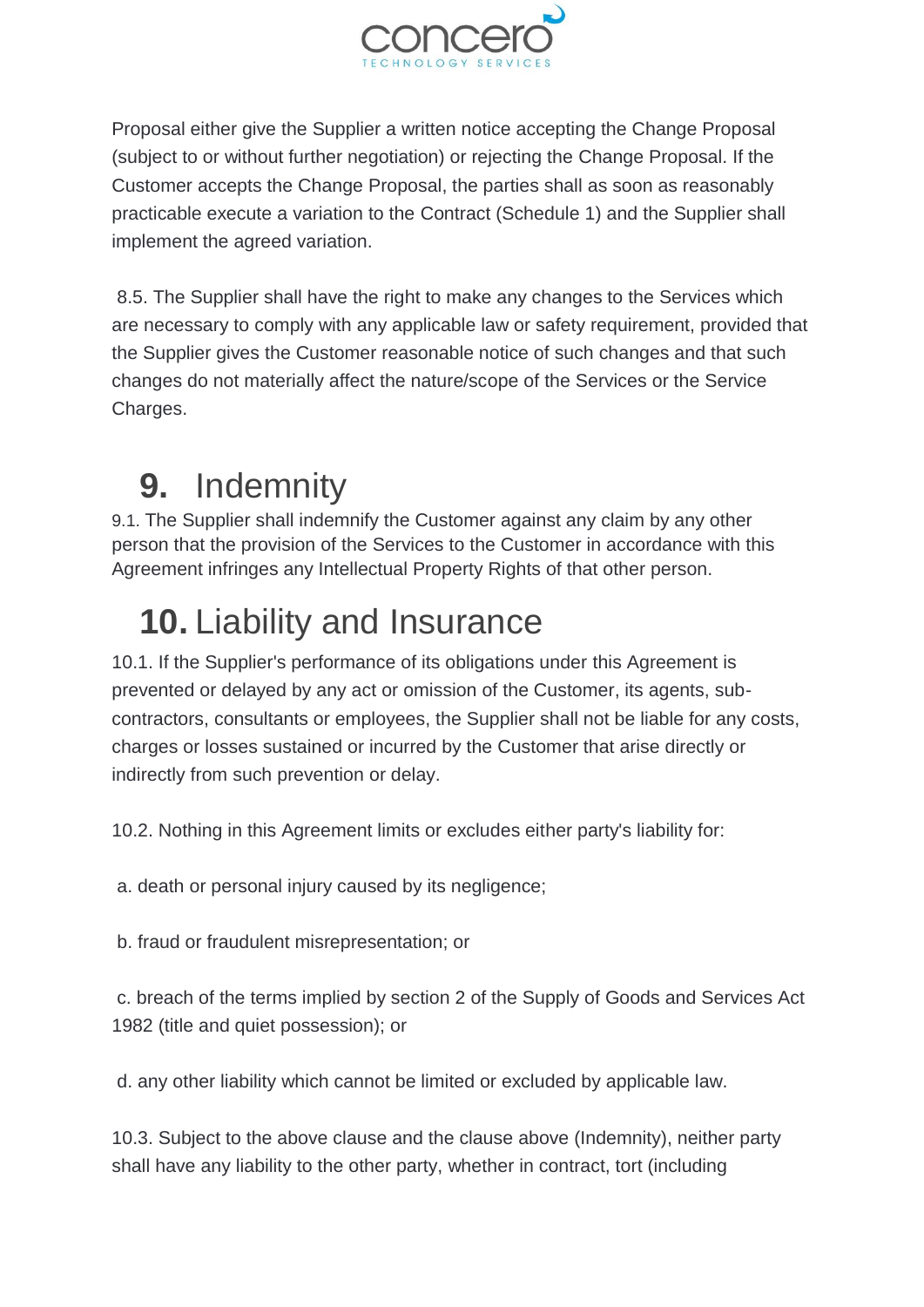

negligence), for breach of statutory duty, or otherwise, arising under or in connection with this Agreement for:

- a. loss of profits;
- b. loss of sales or business;
- c. loss of agreements or contracts;
- d. loss of anticipated savings;
- e. loss of or damage to goodwill;

f. loss of use or corruption of software, data or information;

g. any indirect or consequential loss.

10.4. Subject to the two proceeding clauses and the clause above (Indemnity), the total liability of the Supplier for any other loss of the Customer in respect of any one event or series of connected events shall not exceed £500.

10.5. The terms implied by sections 3 to 5 of the Supply of Goods and Services Act 1982 are, to the fullest extent permitted by law, excluded from this Agreement.

10.6. During this Agreement, the Supplier and the Customer shall each maintain in force with a reputable insurance company, insurance sufficient to indemnify risks for which they may be responsible, including for their respective sub-contractors, agents and employees, in connection with the Services and shall, on either parties' request, produce both the insurance certificate giving details of cover and the receipt for the current year's premium.

### <span id="page-21-0"></span>**11.** Confidentiality

11.1. Each party will only use Confidential Information to perform its obligations under the Agreement and will not cause or allow the information to be disclosed except:

a. where required by law, court order or any governmental or regulatory body;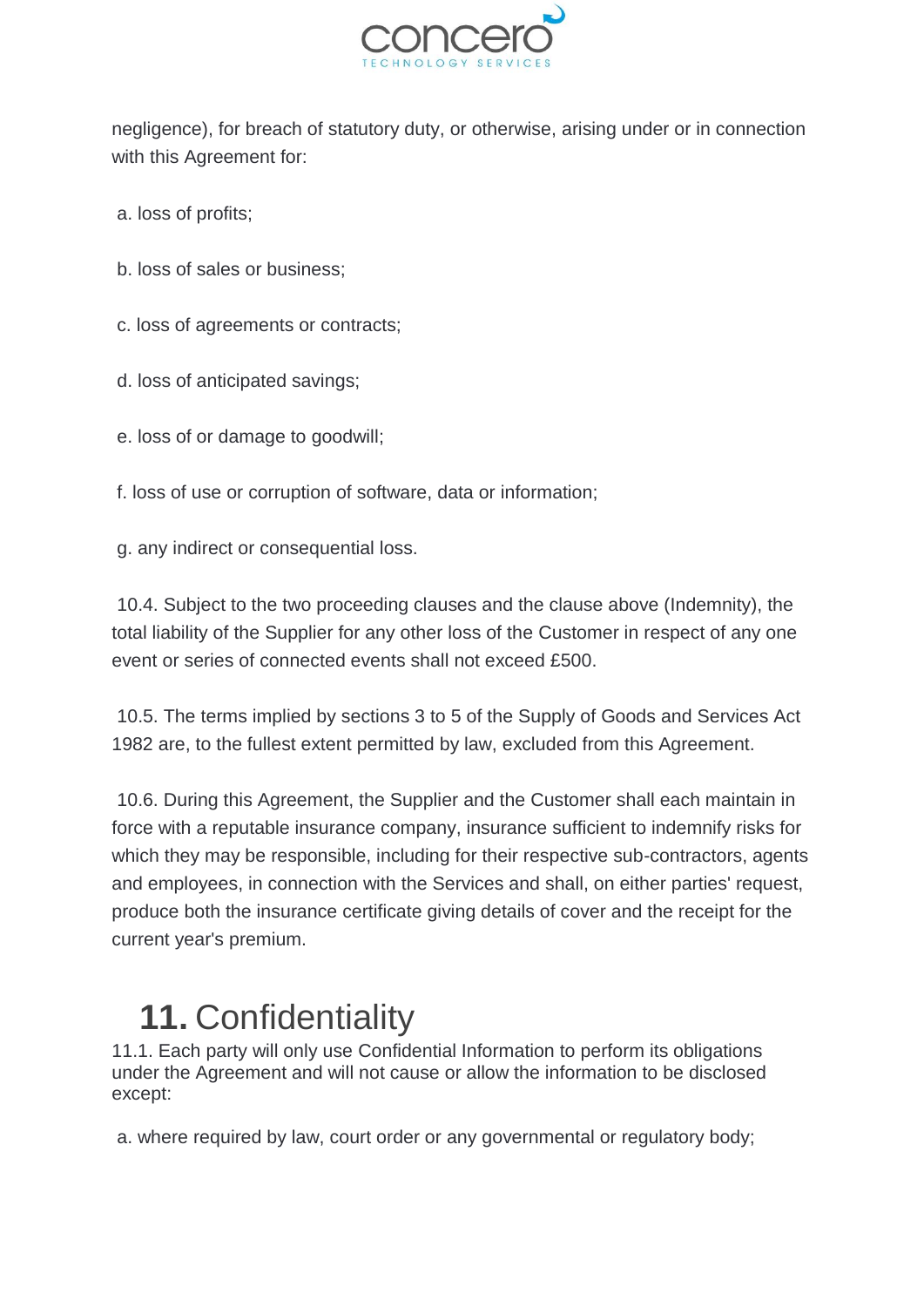

b. to any of its employees, officers, sub-contractors, representatives or advisers who need to know the information in order to discharge its obligations under the Agreement and agree only to use the information for that purpose and not to cause or allow disclosure of that information;

c. where the information has become generally available to the public (other than as a result of disclosure in breach of the Agreement by the party or any of its employees, officers, sub-contractors, representatives or advisers);

d. where the information was available or known to it on a non-confidential basis before being disclosed under the Agreement; or

d. where the information was developed by or for it independently of the Agreement and is received by persons who are not the disclosing party.

# <span id="page-22-0"></span>**12.** Intellectual Property

12.1. Subject to the clause below, the Supplier reserves all Intellectual Property Rights (if any) which may subsist in any Deliverables, or in connection with, the provision of the Services. The Supplier reserves the right to take such action as may be appropriate to restrain or prevent the infringement of such Intellectual Property Rights.

12.2. The Supplier licenses all such rights to the Customer free of charge and on a non-exclusive, worldwide basis to such extent as is necessary to enable the Customer to make reasonable use of the Deliverables and the Services.

12.3. If the Contract (Schedule 1) is terminated, this licence will automatically terminate.

### <span id="page-22-1"></span>**13.** Data Protection

13.1. Each party shall comply with its obligations, and may exercise its respective rights and remedies under Schedule 3.

### <span id="page-22-2"></span>**14.** Anti-Bribery

14.1. The Supplier and its agents, sub-contractors, consultants or employees shall:

a. comply with all applicable laws, regulations, statutes, and codes relating to antibribery and anti-corruption including but not limited to the Bribery Act 2010 (Bribery Laws);

b. not commit an offence under sections 1, 2 or 6 of the Bribery Act 2010;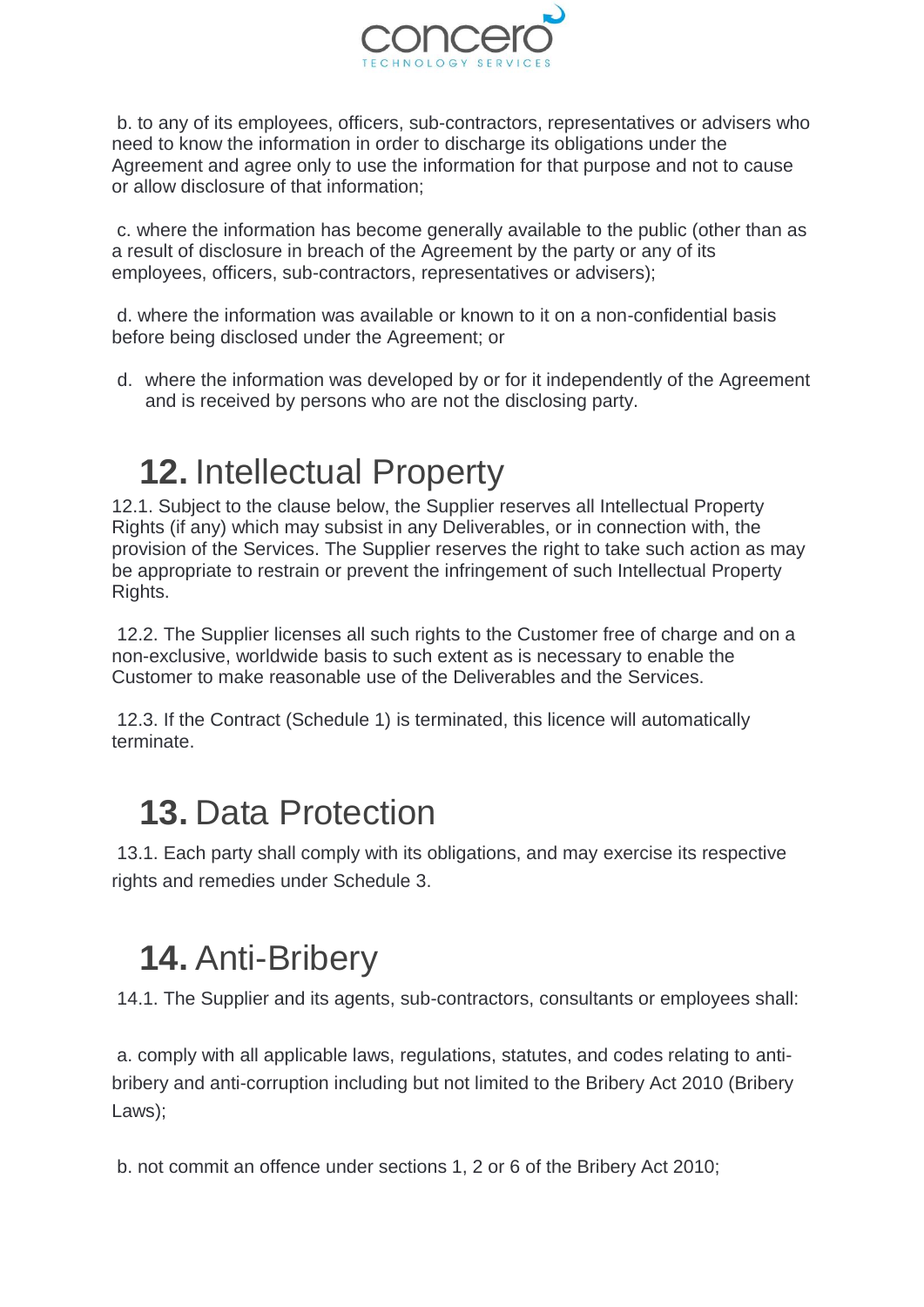

c. comply with any relevant industry code related to Anti-Bribery (Bribery Policies);

d. shall have, maintain, and enforce throughout the term of this Agreement its own policies and procedures, to ensure compliance with the Bribery Laws and the Bribery Policies; and

e. promptly report to the Customer any request or demand for any undue financial or other advantage of any kind received by the Supplier in connection with the performance of this Agreement.

# <span id="page-23-0"></span>**15.** Non-Solicitation

15.1. The Customer shall not, without the prior written consent of the Supplier, at any time from the effective date of the Contract (Schedule 1) to the expiry of 12 months after the last date of supply of the Services or termination of the Contract (whichever is the latest), solicit or entice away from the Supplier or employ or attempt to employ any person who is, or has been, engaged as an employee, consultant or sub-contractor of the Supplier in the provision of the Services.

### <span id="page-23-1"></span>**16.** Circumstances beyond the control of either party

16.1. Neither party shall be liable for any failure or delay in performing their obligations where such failure or delay results from any cause that is beyond the reasonable control of that party.

16.2. Such causes include, but are not limited to: power failure, Internet Service Provider failure, acts of God, epidemic, pandemic, civil unrest, fire, flood, droughts, storms, earthquakes, collapse of buildings, explosion or accident, acts of terrorism, acts of war, governmental action, any law or any action taken by a government or public authority, including without limitation imposing an export or import restriction, quota or prohibition, or any other event that is beyond the control of the party in question.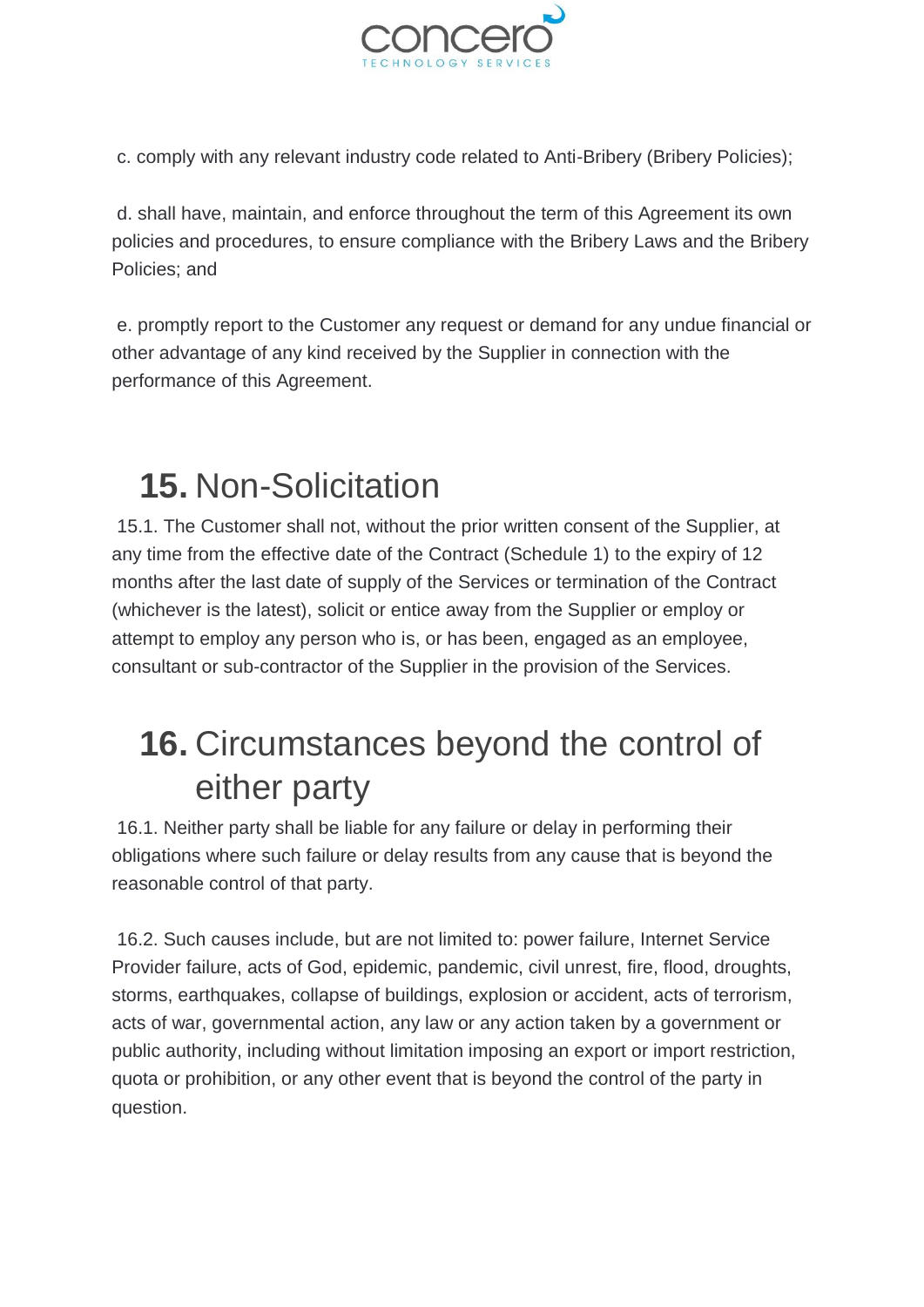

16.3. The party affected by a circumstance beyond its control shall use all reasonable endeavours to mitigate the effect of the force majeure upon the performance of its obligations.

16.4. The corresponding obligations of the other party will be suspended to the same extent as those of the party affected by a force majeure event.

16.5. If the delay continues for a period of 90 days, either party may terminate or cancel the Services to be carried out under the Contract (Schedule 1).

# <span id="page-24-0"></span>**17.** Automatic Renewal

17.1. For the convenience of both Concero UK and the Contract Holder, once the initial term has been served, the Contract (Schedule 1) shall be automatically renewed on each anniversary of the Contract Effective Date (Schedule 1) thereafter.

17.2. The Term shall be extended for an additional **12 Months** period unless terminated earlier by either party under the clause below (**Termination**).

17.3. We will contact you at least 10 working days before the start of the notice period under the clause below (**Termination**) to remind you of the automatic renewal along with any new terms and conditions which will automatically apply for the next renewal term if the termination clause is not executed.

# <span id="page-24-1"></span>**18.** Termination

18.1. Either party may terminate the Contract (Schedule 1) by giving the other party a minimum of **60** days' prior written notice to the end of the Initial Term or the Renewal Term.

18.2. Written notice for termination by the Customer must be on official letter headed stationary and delivered via recorded delivery to Concero UK's registered office.

18.3. A party may terminate the Contract (Schedule 1) immediately by giving written notice to the other party if that other party:

a. does not pay any sum due to it under the Contract (Schedule 1) within 28 days of the due date for payment;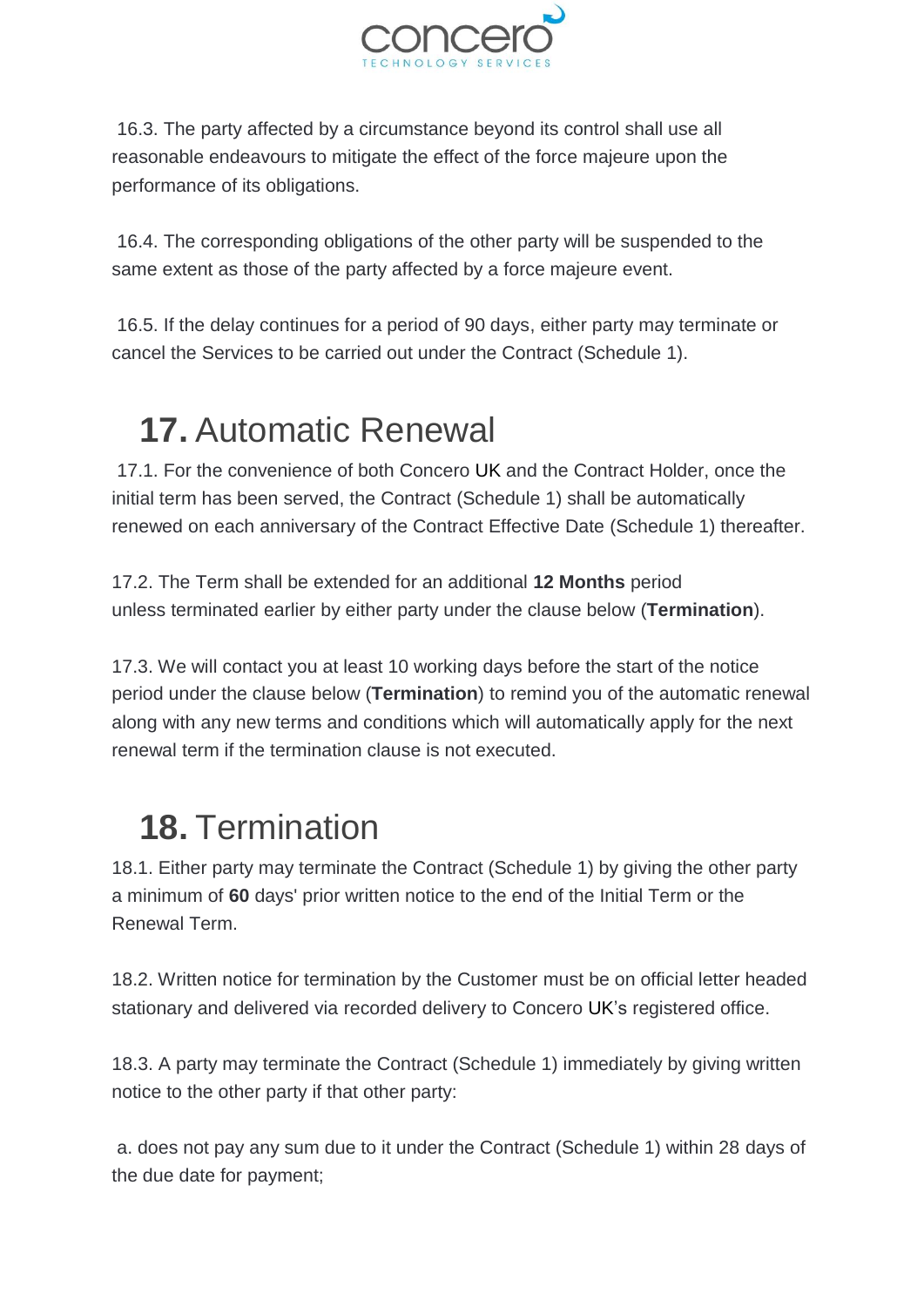

b. commits a material breach of the Contract (Schedule 1) which, if capable of remedy, it fails to remedy within 30 days after being given written notice specifying full particulars of the breach and requiring it to be remedied);

c. persistently breaches any term of the Agreement;

d. is dissolved, ceases to conduct substantially all of its business or becomes unable to pay its debts as they fall due;

e. is a company over any of whose assets or property a receiver is appointed;

f. makes any voluntary arrangement with its creditors or (if a company) becomes subject to an administration order (within the meaning of the Insolvency Act 1986);

g. (if an individual or firm) has a bankruptcy order made against it or (if a company) goes into liquidation;

h. undergoes a change of control (within the meaning of section 1124 of the Corporation Tax Act 2010); or

i. (if an individual) dies or as a result of illness or incapacity becomes incapable of managing his or her own affairs.

#### <span id="page-25-0"></span>Handover (Outgoing)

- 18.4. If you choose to end your IT Support Agreement with us, a formal handover to your new provider is required to ensure a smooth transition and to facilitate the official transfer of the management of the network.
- 18.5. It is the customer's responsibility to notify Concero UK of the identity of the incoming IT Support Provider at the earliest possible moment.
- 18.6. It is the Customer's responsibility to arrange an appointment in good time with us and the new provider in advance of the contract end date, with enough time provisioned for a complete handover to the new provider. Additional charges maybe incurred if the Customer has already used all the support time previously purchased.
- 18.7. All intellectual property of Concero will be removed from the system along with any software that is licensed to Concero for the use of supporting your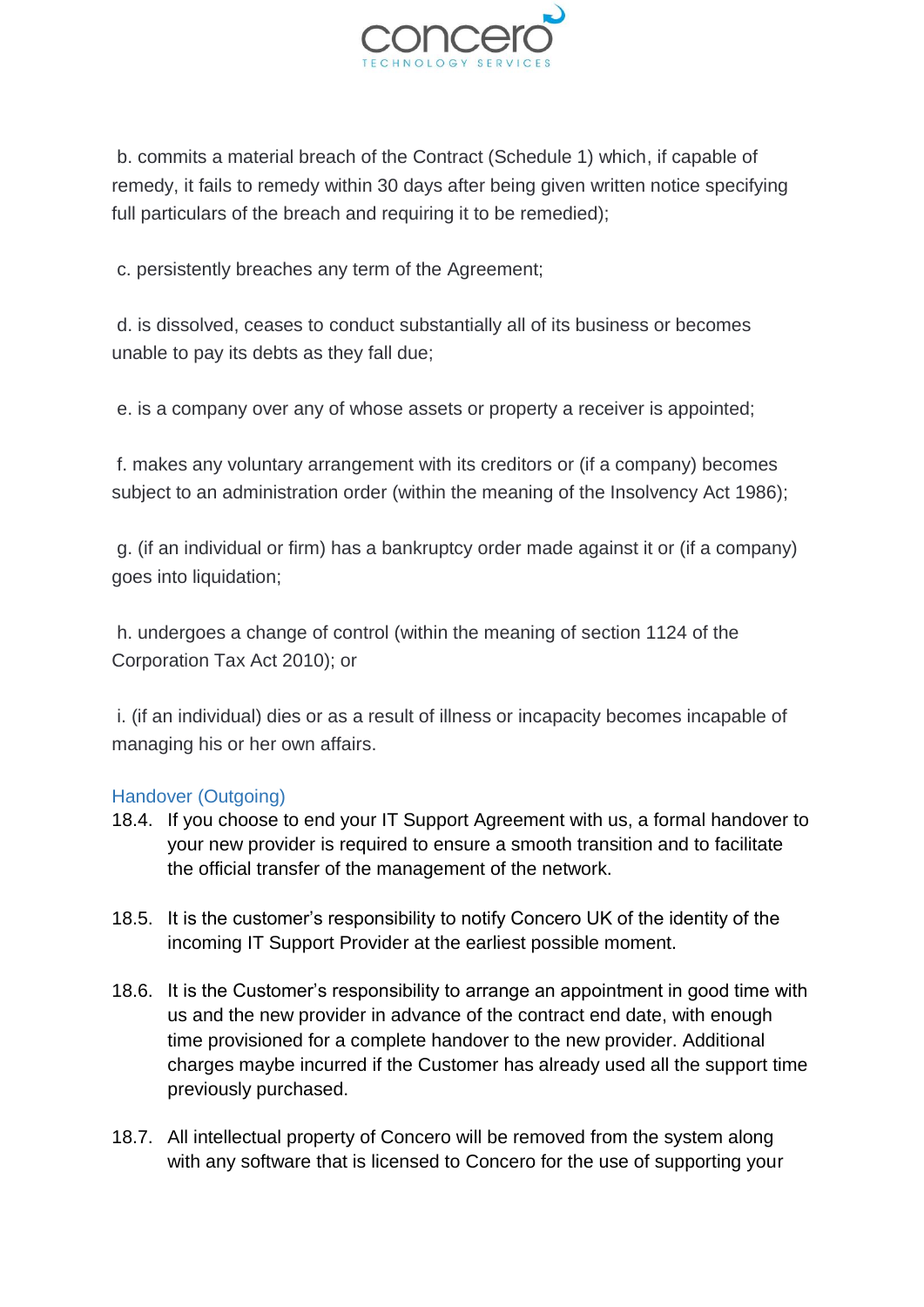

organisation.

- 18.8. The new provider will be requested to change all passwords so as to ensure no further access to the system is possible by Concero or our employees.
- 18.9. At this point, all responsibility for maintaining and supporting the network will be transferred to the new provider and any further support required from us would be classed as falling outside of the SLA and would therefore be chargeable.

### <span id="page-26-0"></span>**19.** Consequences of Termination

19.1 On termination or expiry of the Contract (Schedule 1):

a. the Customer shall immediately pay to the Supplier all of the Supplier's outstanding unpaid invoices, and any outstanding payments due pertaining to the contract, and interest and, in respect of Services supplied but for which no invoice has been submitted, the Supplier may submit an invoice, which shall be payable immediately on receipt;

b. the Customer shall, within a reasonable time, return all of the Supplier's Equipment and any relevant Deliverables remaining the property of the Supplier. Until they have been returned or repossessed, the Customer shall be solely responsible for their safe keeping.

19.2. Termination or expiry of the Contract (Schedule 1) shall not affect any rights, remedies, obligations or liabilities of the parties that have accrued up to the date of termination or expiry, including the right to claim damages in respect of any breach of the Contract which existed at or before the date of termination or expiry.

19.3. Other than as set out in the Contract (Schedule 1), neither party shall have any further obligation to the other under the Contract after its termination.

### <span id="page-26-1"></span>**20.** General

20.1. This Agreement contains the agreement between the parties relating to its subject matter and supersedes all prior discussions, arrangements or agreements that might have taken place in relation to the Agreement. Nothing in this clause limits or excludes any liability for fraud or fraudulent misrepresentation.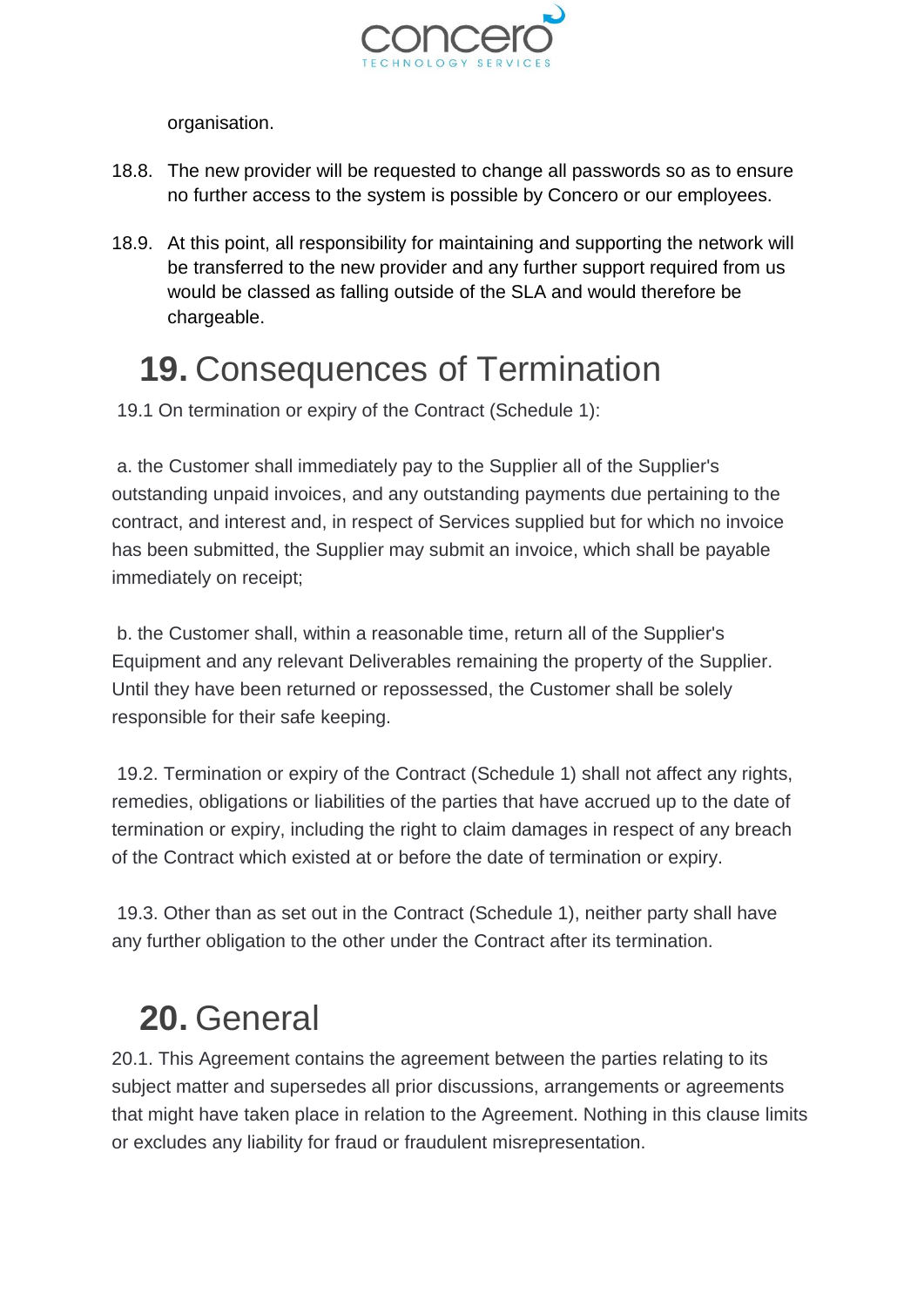

20.2. No party may assign, transfer or sub-contract to any third party the benefit and/or burden of the Contract (Schedule 1) without the prior written consent (not to be unreasonably withheld) of the other party.

20.3. No variation of the Contract (Schedule 1) will be valid or binding unless it is recorded in writing and signed by or on behalf of both parties.

20.4. The Contracts (Rights of Third Parties) Act 1999 does not apply to the Contract (Schedule 1) and no third party has any right to enforce or rely on any provision of the Contract.

20.5. Unless otherwise agreed, no delay, act or omission by a party in exercising any right or remedy will be deemed a waiver of that, or any other, right or remedy.

20.6. A provision which by its intent or terms is meant to survive the termination of the Contract (Schedule 1) will do so.

20.7. If any court or competent authority finds that any provision (or part) of the Agreement is invalid, illegal or unenforceable, that provision or part-provision will, to the extent required, be deemed to be deleted, and the validity and enforceability of the other provisions of the Agreement will not be affected.

20.8. Unless specifically provided by the parties, nothing in this Agreement or the Contract (Schedule 1) will establish any employment relationship, partnership or joint venture between the parties, or mean that one party becomes the agent of the other party, nor does the Agreement or the Contract authorise any party to enter into any commitments for or on behalf of the other party.

# <span id="page-27-0"></span>**21.** Governing law and jurisdiction

21.1. This Agreement shall be governed by and interpreted according to the law of England and Wales and all disputes arising under the Agreement or the Contract (Schedule 1) (including non-contractual disputes or claims) shall be subject to the exclusive jurisdiction of the English and Welsh courts.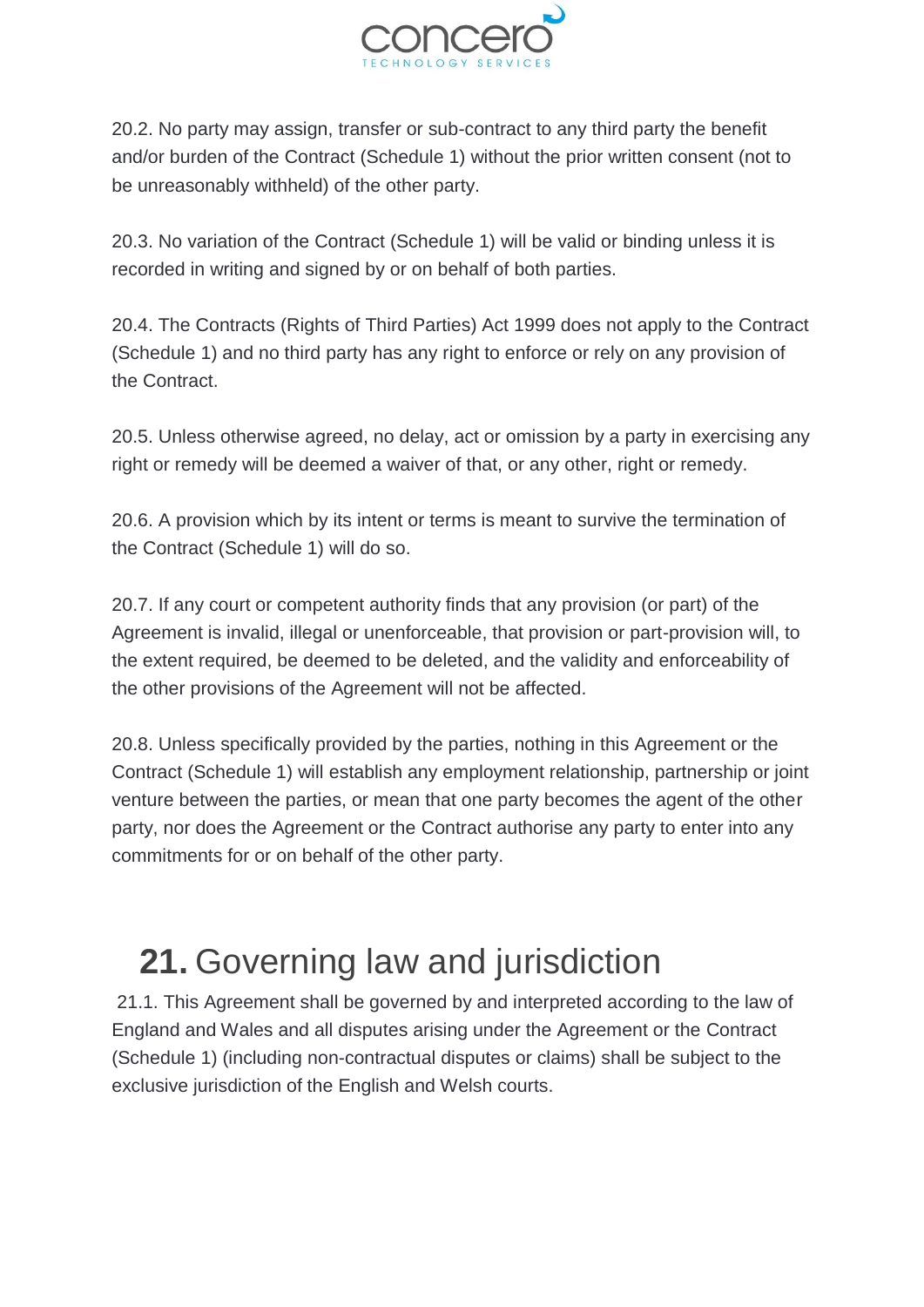

# <span id="page-28-0"></span>Schedule 1 Quotation/Proposal, Contract.

Please refer to your individual Quotation/Proposal, or your Contract.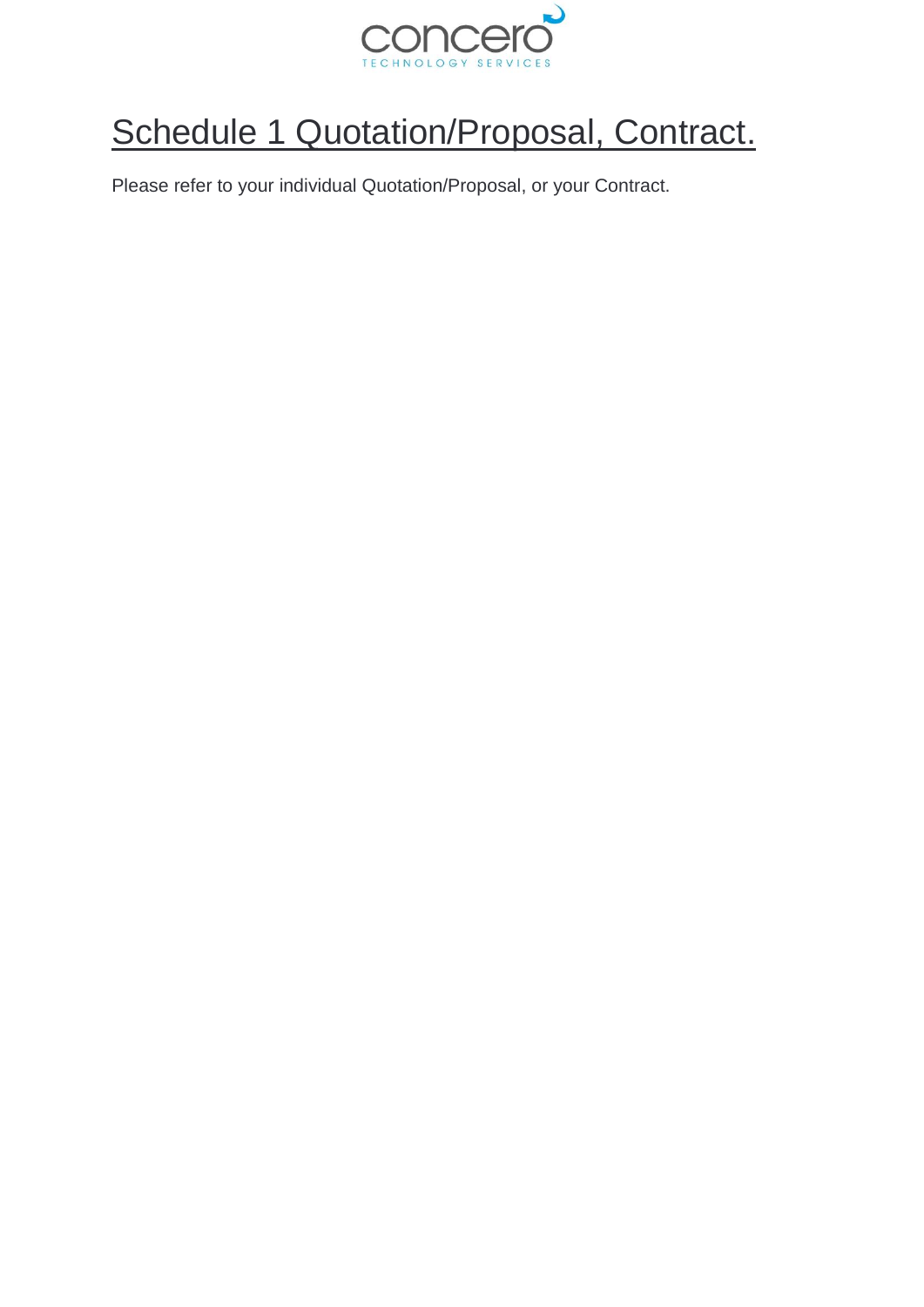

# <span id="page-29-0"></span>Schedule 2 Service Levels (SLA)

Please refer to your Service Level Agreement. This can be found by visiting: [https://www.concerouk.com](https://www.concerouk.com/)